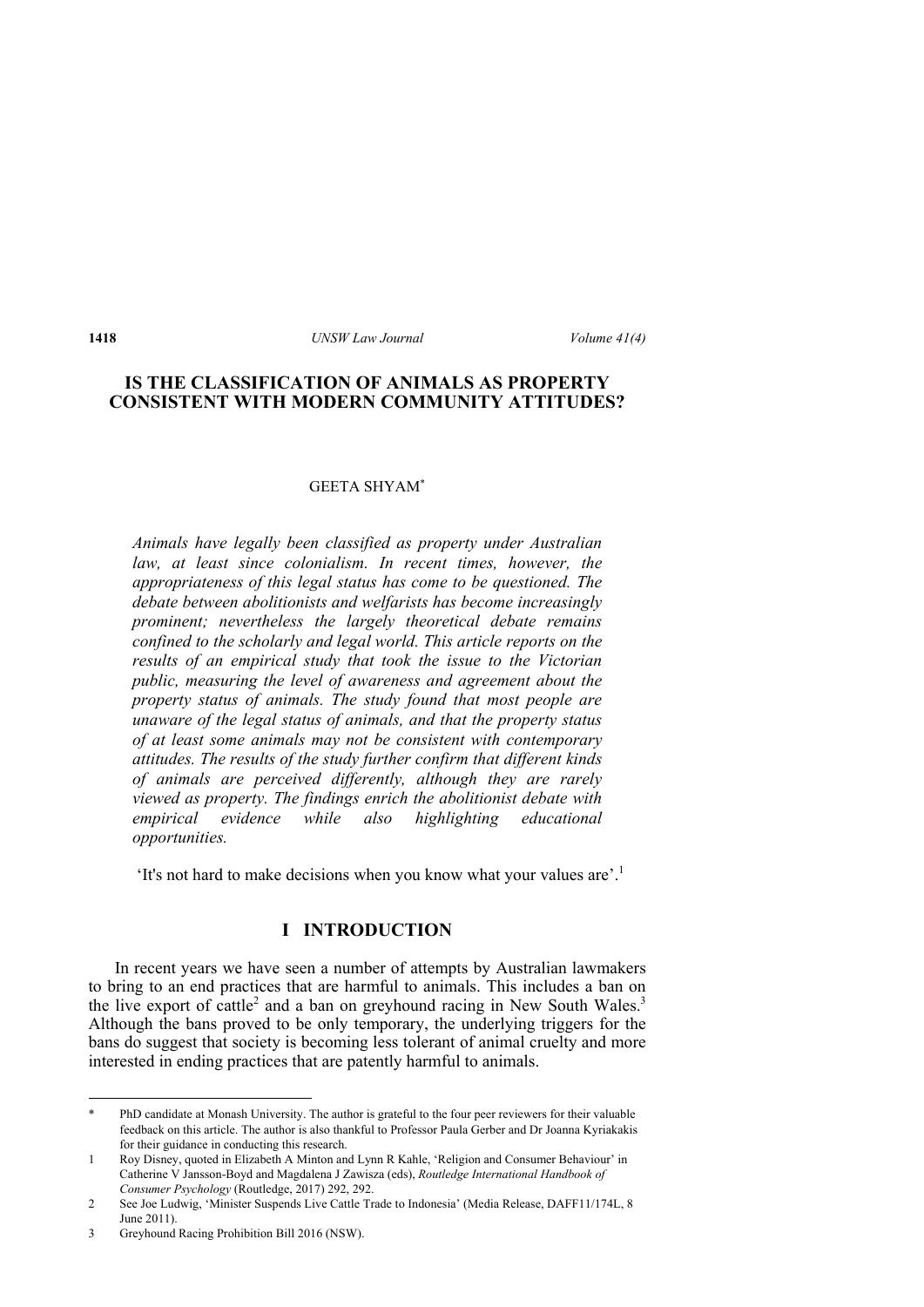Both these attempted bans followed televised exposés by the Australian Broadcasting Corporation's *Four Corners* program and the subsequent display of public outrage.<sup>4</sup> Within days of the exposé on live exports in 2011, thousands of Australians signed an online petition to ban live export.<sup>5</sup> In fact, the public response was so intense that the websites for the RSPCA, Animals Australia and GetUp! crashed within hours of the *Four Corners* episode airing.<sup>6</sup> GetUp! National Director Simon Sheikh described the online petition as the fastest growing petition he had ever seen, noting that over 35 000 Australians had signed the petition within a period of five hours on the day after the episode aired.7 The Minister for Agriculture, Fisheries and Forestry was as a result pressured into suspending the live export of cattle to Indonesia. The federal government was prompted to act swiftly in light of such public response, even though the ban was short-lived.<sup>8</sup>

In the case of greyhound racing, the public reaction led to the creation of a Special Commission of Inquiry, headed by former High Court judge, Michael McHugh AC QC. The Inquiry found that the greyhound racing industry had lost its social licence to operate.<sup>9</sup> While the Special Commission noted the difficulty in precisely defining 'social licence', it accepted that the concept involves community expectations that can shift overtime.<sup>10</sup> The Commission accordingly expressed its view that 'the industry has lost the integrity-based trust of the community' as a result of the cruelties exposed.<sup>11</sup> The New South Wales Government responded to the report by passing legislation that would ban greyhound racing in the state, although this ban too was later revoked.<sup>12</sup> Irrespective of the setbacks, however, these examples illustrate the Australian society's growing conscience for animal interests, and lawmakers' corresponding bids to reflect these community values within the legal system. Ultimately, such growing public conscience paves the way for more progressive animal welfare laws.

Notwithstanding the public outcry that followed the two exposés, empirical evidence of community standards with respect to the welfare of animals is

<sup>4</sup> *A Bloody Business* (Directed by Dave Everett, Australian Broadcasting Corporation, 2011); *Making a Killing* (Directed by Dave Everett, Australian Broadcasting Corporation, 2015).

<sup>5</sup> See *Brian's Story – Indonesian Live Export Investigation* (Animals Australia); Katrina J Craig, 'Beefing Up the Standard: The Ramifications of Australia's Regulation of Live Export and Suggestions for Reform' (2013) 11 *Macquarie Law Journal* 51, 56 <https://www.mq.edu.au/about/about-theuniversity/faculties-and-departments/faculty-of-arts/departments-and-centres/macquarie-lawschool/macquarie-law-journal>.

<sup>6</sup> Animals Australia, 'RSPCA, Animals Australia, GetUp! Websites Crash under Huge Demand in Live Export Campaign' (Media Release, 31 May 2011).

<sup>7</sup> Ibid.

<sup>8</sup> Joe Ludwig, 'Government Lifts Live Cattle Export Suspension' (Media Release, DAFF/192L, 6 July 2011).

<sup>9</sup> New South Wales, Special Commission of Inquiry into the Greyhound Racing Industry in New South Wales, *Report* (2016) vol 1, 18 [1.113].

<sup>10</sup> Ibid 17 [1.107].

<sup>11</sup> Ibid 18 [1.113].

<sup>12</sup> Mike Baird, 'Greyhound Racing Given One Final Chance under Toughest Regulations in the Country' (Media Release, 11 October 2016).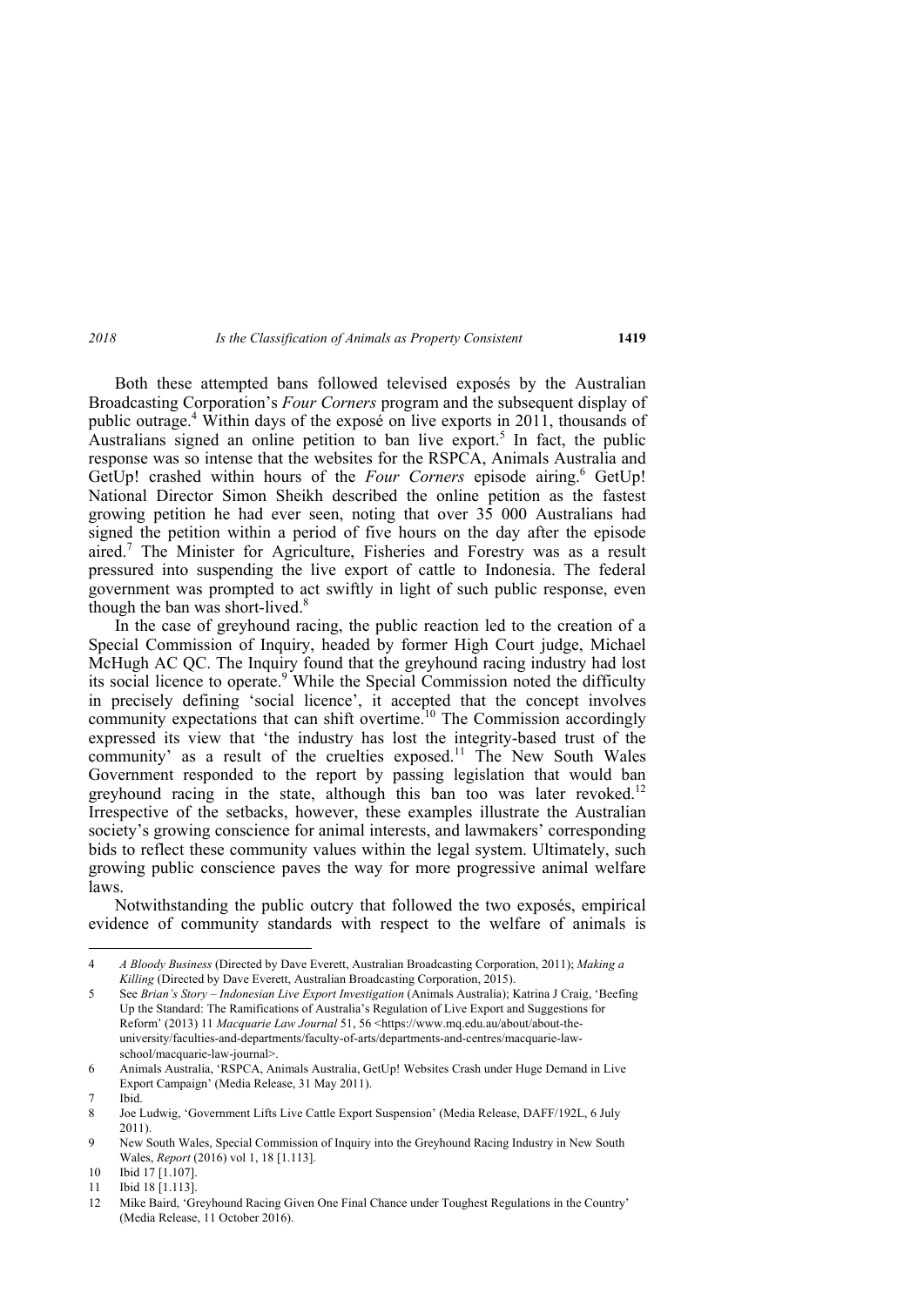scarce.<sup>13</sup> There is an even bigger evidentiary gap regarding whether Australians support a foundational feature of Australian law: the classification of animals as property. This article contributes towards filling the evidentiary gap in this space, and provides additional context to existing literature on this topic. It reports on the results of a small empirical study that surveyed community attitudes towards the property status of animals. The survey, undertaken in Melbourne and regional parts of Victoria between December 2013 and July 2014, ascertained whether the respondents were aware of animals' property status and whether they agreed with the status. It also recorded respondents' attitudes towards three different categories of animals – pet animals, farm animals<sup>14</sup> and wild animals. The survey found that most respondents were unaware that animals are legally classified as property, and that most respondents did not agree with the property status of some or all animals. Further, the survey found that most respondents did not view animals as property, although they hold different sentiments towards different kinds of animals.

The results of the survey indicate that the legal status of animals is, to some extent, inconsistent with contemporary attitudes in Victoria. Moreover, they suggest that the Victorian community holds different attitudes towards different categories of animals. Additionally, the results reveal a lack of public awareness about the property status of animals, highlighting that there may be value in public education or awareness raising programs regarding the current legal status of animals. This education is crucial as it is difficult to have a meaningful discussion about whether the legal status of animals reflects community values if the majority of people lack an awareness of what the legal status of animals is.

This article begins by providing context to the survey. Part II thus provides a summary of contemporary debates surrounding the legal status of animals. Here, arguments for and against abolishing the property status of animals are briefly reviewed. Part III explains the relationship between law and community attitudes, thereby highlighting the importance of this study. It then provides an analysis of the survey data. In Part IV, the article suggests pathways and directions for further research to build on this new data. It highlights educational opportunities and emphasises the need to grow scholarship in this area. It further suggests that this study should be replicated on a larger scale so that attitudes towards the legal status of animals can be understood and monitored throughout Australia. Finally, Part V provides a conclusion.

<sup>13</sup> Productivity Commission, 'Regulation of Australian Agriculture' (Inquiry Report No 79, Australian Government, 15 November 2016) 11.

<sup>14</sup> These are animals that are farmed for food, such as cows, chickens and pigs.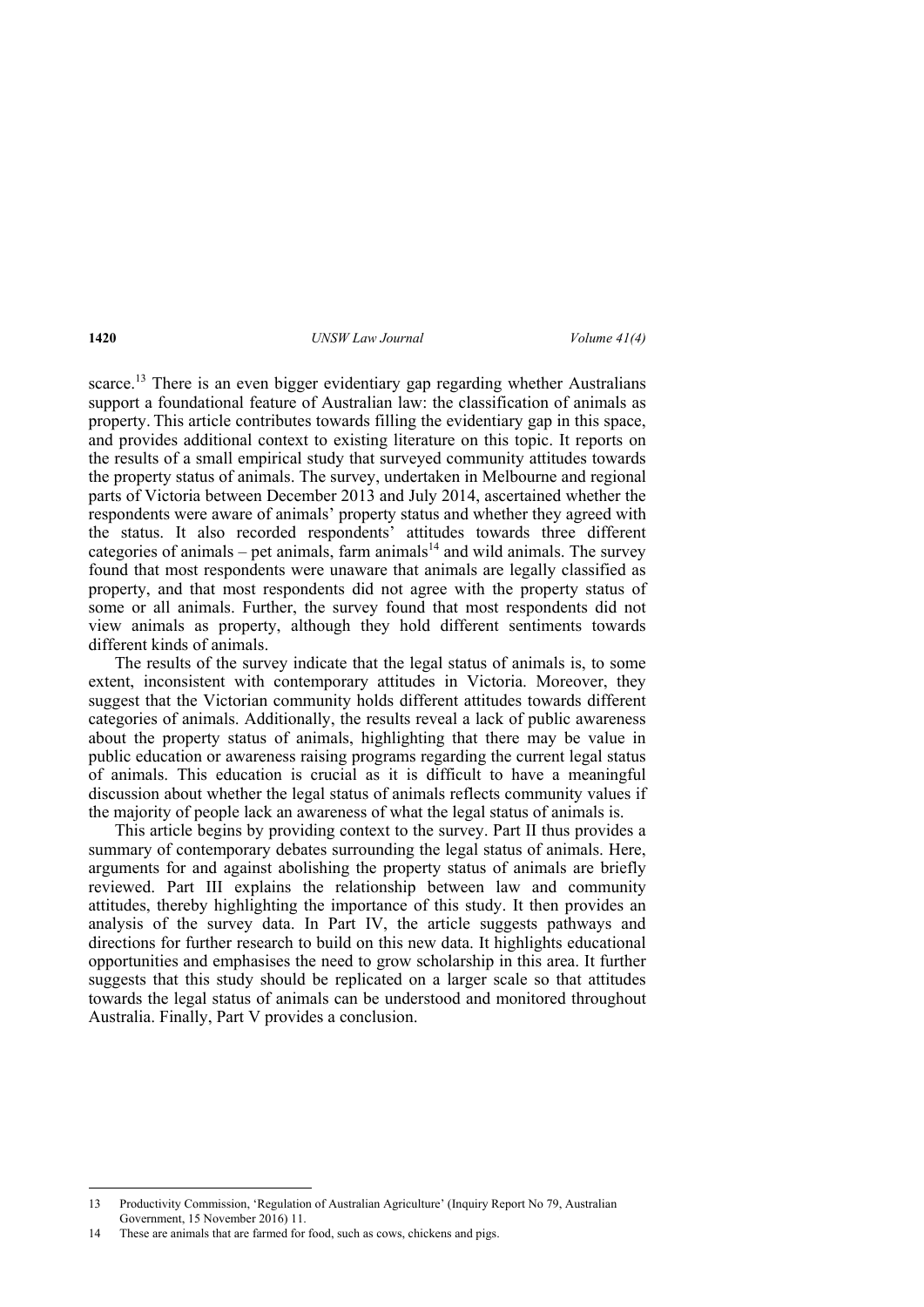# **II CONTEMPORARY DEBATES ABOUT THE LEGAL STATUS OF ANIMALS**

The property status of animals in Australia is a legacy of the colonial common law system, which in turn was inspired by Roman Law.<sup>15</sup> A tripartite system existed under Roman Law that categorised everything as either persons, things or actions.<sup>16</sup> Within this system, animals were classed as things.<sup>17</sup> The legal treatment of animals as things has continued in Australia despite developments in scientific knowledge and philosophical views about animals. A distinction is drawn, however, between the legal status of domesticated and wild animals. While the former are subject to absolute property, only qualified property can exist in the latter.<sup>18</sup> Thus, under the common law, property cannot exist in wild animals if they are not in the possession or control of any person.<sup>19</sup>

Today, the property status of animals is reflected in various pieces of federal and state/territory legislation. For example, animals are included within the definition of 'goods' under the *Competition and Consumer Act 2010* (Cth). The *Crimes Act 1958* (Vic), which makes provisions with respect to the theft of wild animals, states that '[w]ild creatures, tamed or untamed, shall be regarded as property'.20 Language equating animals to things is even enshrined in some animal welfare legislation, which label farm animals as 'stock animals'.<sup>21</sup>

It is only in relatively recent times, since the publication of Peter Singer's *Animal Liberation*, 22 that the legal status of animals has come under the microscopes of some scholars and lawyers.<sup>23</sup> Some of these scholars and legal practitioners, often referred to as abolitionists, assert that the property status of animals should be abolished and offer different approaches and reasons for doing so. Opponents of the abolition movement maintain that the property status of animals should be retained while improved outcomes for animals are pursued through better animal welfare standards. They reject the abolitionist approaches, in part because society would not approve of such a change. $^{24}$ 

<sup>15</sup> Alain Pottage, 'Introduction: The Fabrication of Persons and Things' in Alain Pottage and Martha Mundy (eds), *Law, Anthropology and the Constitution of the Social: Making Persons and Things* (Cambridge University Press, 2004) 1, 4; Deborah Cao, Katrina Sharman and Steven White, *Animal Law in Australia* (Thomson Reuters, 2nd ed, 2015) 66, 70.

<sup>16</sup> Cao, Sharman and White, above n 15, 70.

<sup>17</sup> Ibid 71.

<sup>18</sup> *Yanner v Eaton* (1999) 201 CLR 351, 368 [24] (Gleeson CJ, Gaudron, Kirby and Hayne JJ).

<sup>19</sup> Ibid 368 [24]–[25] (Gleeson CJ, Gaudron, Kirby and Hayne JJ).

<sup>20</sup> *Crimes Act 1958* (Vic) s 73(7).

<sup>21</sup> See, eg, *Prevention of Cruelty to Animals Act 1979* (NSW) s 4; *Animal Welfare Act 1999* (NT) s 4.

<sup>22</sup> Peter Singer, *Animal Liberation* (Jonathan Cape, 1976).

<sup>23</sup> See Tom Regan, *The Case for Animal Rights* (University of California Press, 1983) 347–9; Gary L Francione, *Animals, Property and the Law* (Temple University Press, 1995); Steven Wise, *Rattling the Cage: Towards Legal Rights for Animals* (Perseus Publishing, 2000).

<sup>24</sup> See Robert Garner, 'Political Ideology and the Legal Status of Animals' (2002) 8 *Animal Law* 77; Jonathan R Lovvorn, 'Animal Law in Action: The Law, Public Perception, and the Limits of Animal Rights Theory as a Basis for Legal Reform' (2006) 12 *Animal Law* 133.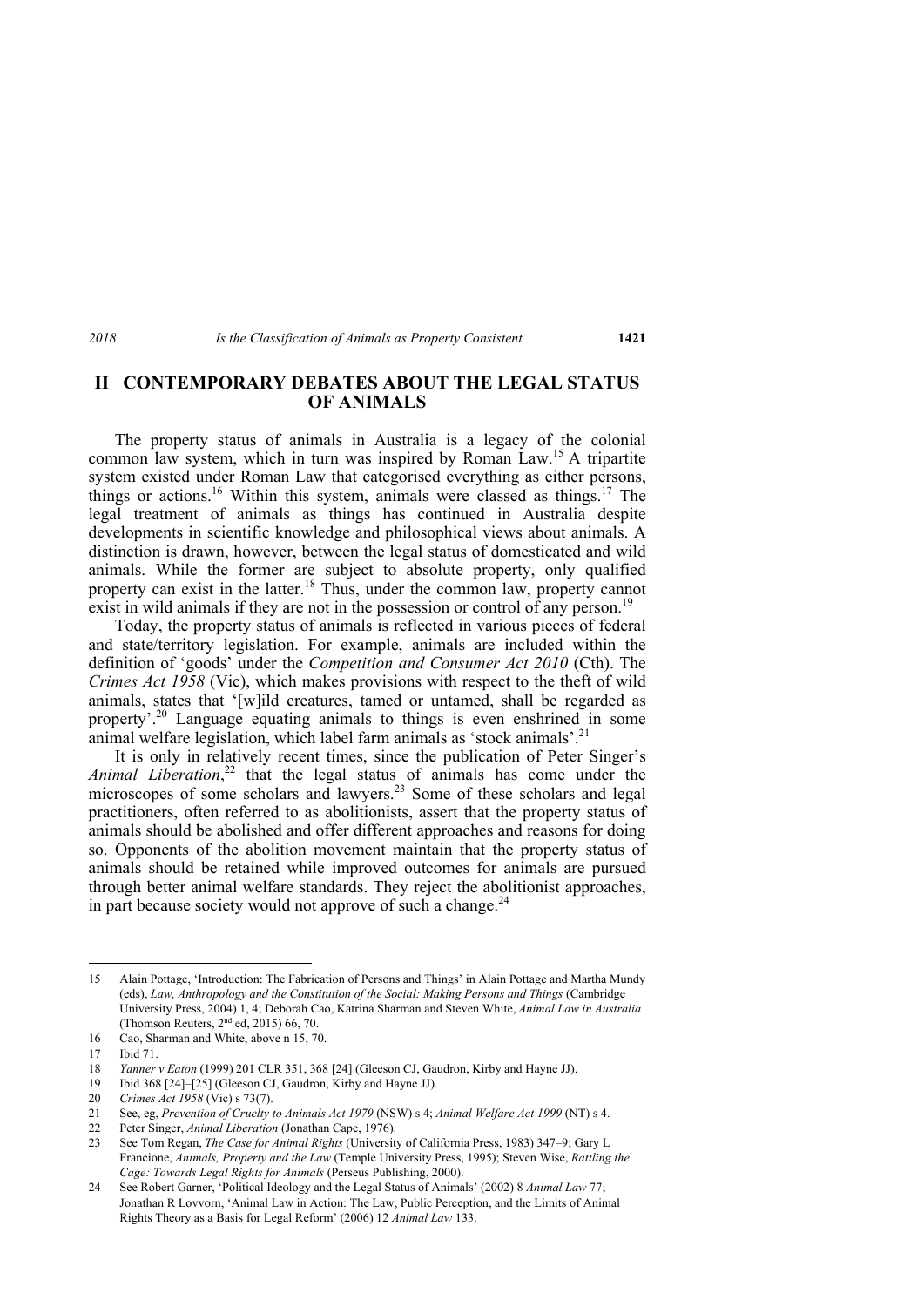## **A Abolitionists**

Gary Francione, a key figure amongst the abolitionists, calls for the abolition of all forms of animal use.<sup>25</sup> He argues that institutionalised animal exploitation should cease, and that animals should no longer be produced for the purposes of humans.<sup>26</sup> Crucial to this change is the abolition of their property status, because it is this status that underpins all forms of animal exploitation.<sup>27</sup> Instead, Francione asserts that the law should recognise the primary right of animals not to be treated as property.<sup>28</sup> According to Francione, the animal welfare framework, which is premised on the property treatment of animals, is fundamentally flawed and incapable of adequately protecting the interests of animals.29 It allows trivial human interests, such as in entertainment, sport and cosmetics, to override the more substantial interests of animals in living and avoiding suffering.<sup>30</sup> Francione claims that although the welfare model attempts to balance human interests with animal interests, it is an unfair balancing tool that is skewed towards human interests: 'When the legal system mixes rights considerations with utilitarian considerations and only one of two affected parties has rights, then the outcome is almost certain to be determined in favour of the rightholder'.<sup>31</sup>

In Francione's opinion, the welfare model is always going to result in the interests of a rights-holder trumping the interests of property, which do not have rights.32 Thus, the welfare model cannot effectively protect the interests of animals, and even facilitates their exploitation.<sup>33</sup> Francione therefore proposes that the only way to adequately protect the interests of animals in law is to abolish their property status and to recognise their right not to be treated as property.34

There are significant social, political and economic challenges to what Francione proposes. Francione himself admits that an alternative legal status for animals would 'entail dramatic economic and social consequences' because of human society's economic dependence on animal exploitation.<sup>35</sup> The cessation of all animal use would require the entire population to stop consuming all animal products, as well as to stop using all services involving animals. Humans would also be unable to own pets. Businesses and the economy would no doubt suffer significant losses as a result of these changes. Indeed, the exact nature and extent

 25 Gary L Francione, *Animals as Persons: Essays on the Abolition of Animal Exploitation* (Columbia University Press, 2008); Gary L Francione, 'Animals – Property or Persons?' (Faculty Paper No 21, Rutgers Law School, 2004); Gary L Francione, *Rain without Thunder: The Ideology of the Animal Rights Movement* (Temple University Press, 1996); Francione, *Animals, Property, and the Law*, above n 23.

<sup>26</sup> Francione, 'Animals – Property or Persons?', above n 25, 42.

<sup>27</sup> Ibid 14.

Ibid 40.

<sup>29</sup> Ibid 14–21.

<sup>30</sup> Ibid 15, 43.

<sup>31</sup> Francione, *Animals, Property, and the Law*, above n 23, 107.

<sup>32</sup> Ibid.

<sup>33</sup> Francione, *Rain without Thunder*, above n 25, 146; Francione, *Animals, Property, and the Law*, above n 23, 258.

<sup>34</sup> Francione, *Rain without Thunder*, above n 25, 146.

<sup>35</sup> Francione, *Animals, Property, and the Law*, above n 23, 261.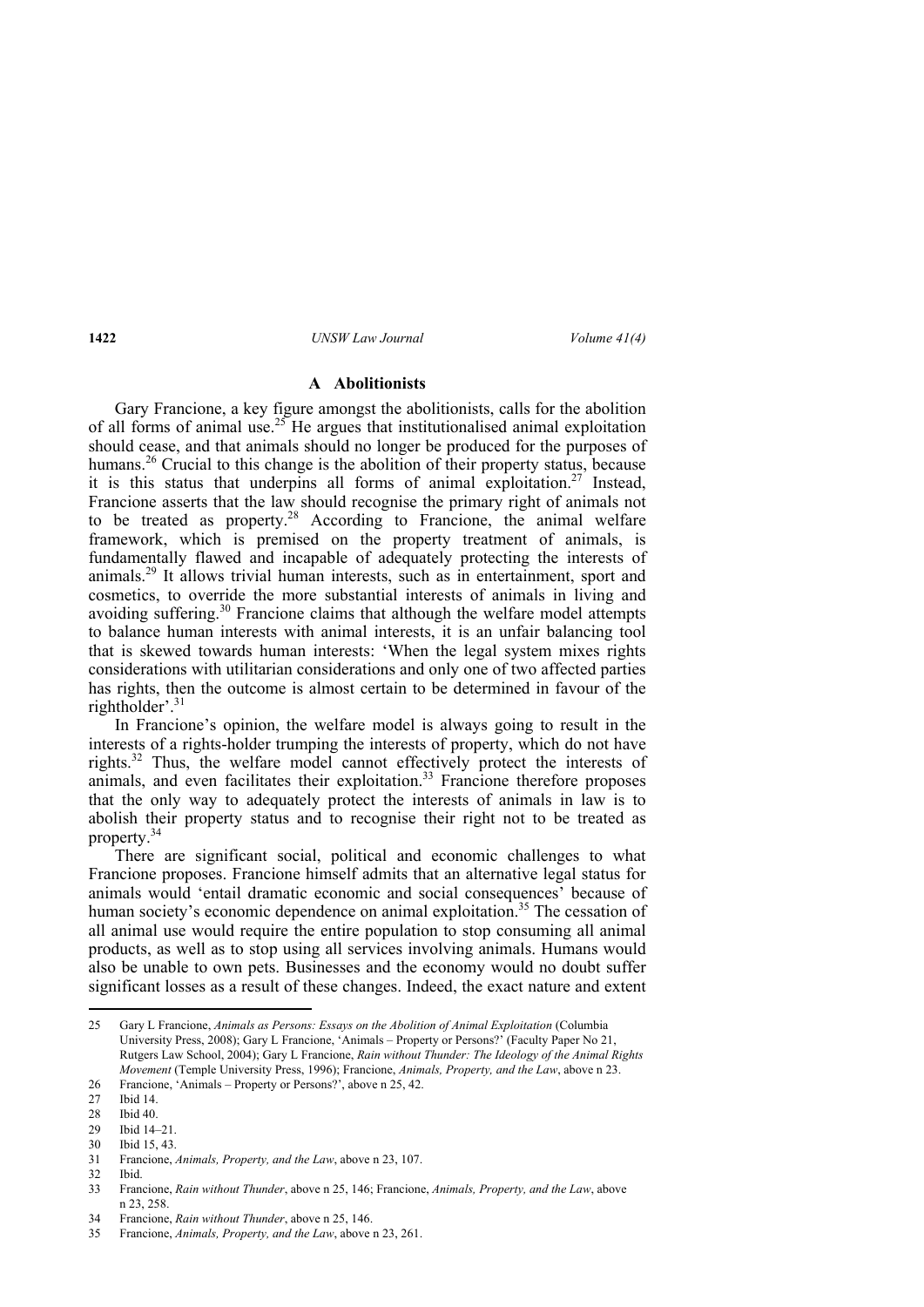of changes forced by the abolition of the property status of animals have not been fully documented so far. This in itself highlights the enormous uncertainty that would accompany the abolition of the property status of animals. In light of such uncertainty and the significant overhaul of lifestyles that would be forced by the abolition of the property status of animals, it is difficult to gauge the extent to which Francione's proposal would enjoy community support in present times. A lack of community support can be problematic because, as explained in Part III below, prevailing community attitudes often influence the content and successful implementation of law and legal change.

Another abolitionist, Steven Wise, is more wary of the 'physical, economic, political, religious, historical, legal, and psychological obstacles' that impede progress.<sup>36</sup> He therefore proposes an incremental approach focusing upon some animals as the initial subjects of a small set of core legal rights. In particular, he identifies animals that are similar to humans in terms of 'practical autonomy' as viable legal subjects for certain basic liberty rights.<sup>37</sup> Wise considers practical autonomy to be the appropriate criteria for the rights of animals on basis that, by virtue of sharing relevant cognitive and emotional characteristics in common with humans, the exercise of those rights would be meaningful and reflect the purposes of the law.<sup>38</sup> Wise believes that 'great apes, Atlantic bottle-nosed dolphins, African elephants, and African grey parrots' would satisfy the requirements for legal personhood, and consequently legal rights.<sup>39</sup>

Wise's approach has moved beyond mere theory within the context of the cases being pursued by his Nonhuman Rights Project ('NhRP') in the United States' courts. The NhRP has filed several habeas corpus claims on behalf of certain chimpanzees and elephants for their release from conditions of captivity.40 The writ of habeas corpus allows for the release of illegally detained persons.41 Thus, the NhRP's task is to convince the courts that the plaintiff animals are legal persons in order to be successful.

By focusing on animals that are cognitively similar to humans, Wise's approach is arguably more likely to garner public support in comparison to Francione's broader approach. The animals identified by Wise as ideal candidates for legal personhood are not generally perceived as food or economic interests, particularly in western societies. Attributing rights to these animals would thus have little impact on most human communities. That is not to suggest, however, that the idea would be popular. Public comments made in response to news articles reporting on the NhRP cases are certainly divided on

<sup>36</sup> Steven M Wise, 'Animal Rights, One Step at a Time' in Cass R Sunstein and Martha C Nussbaum (eds), *Animal Rights: Current Debates and New Directions* (Oxford University Press, 2004) 19, 19.

<sup>37</sup> Ibid 32.

<sup>38</sup> Ibid 40.

Ibid  $41$ .

<sup>40</sup> See Nonhuman Rights Project, *Litigation: Confronting the Core Issue of Nonhuman Animals' Legal Thinghood* (2018) <https://www.nonhumanrights.org/litigation/>.

<sup>41</sup> See David Clark and Gerard McCoy, *Habeas Corpus* (Federation Press, 2000).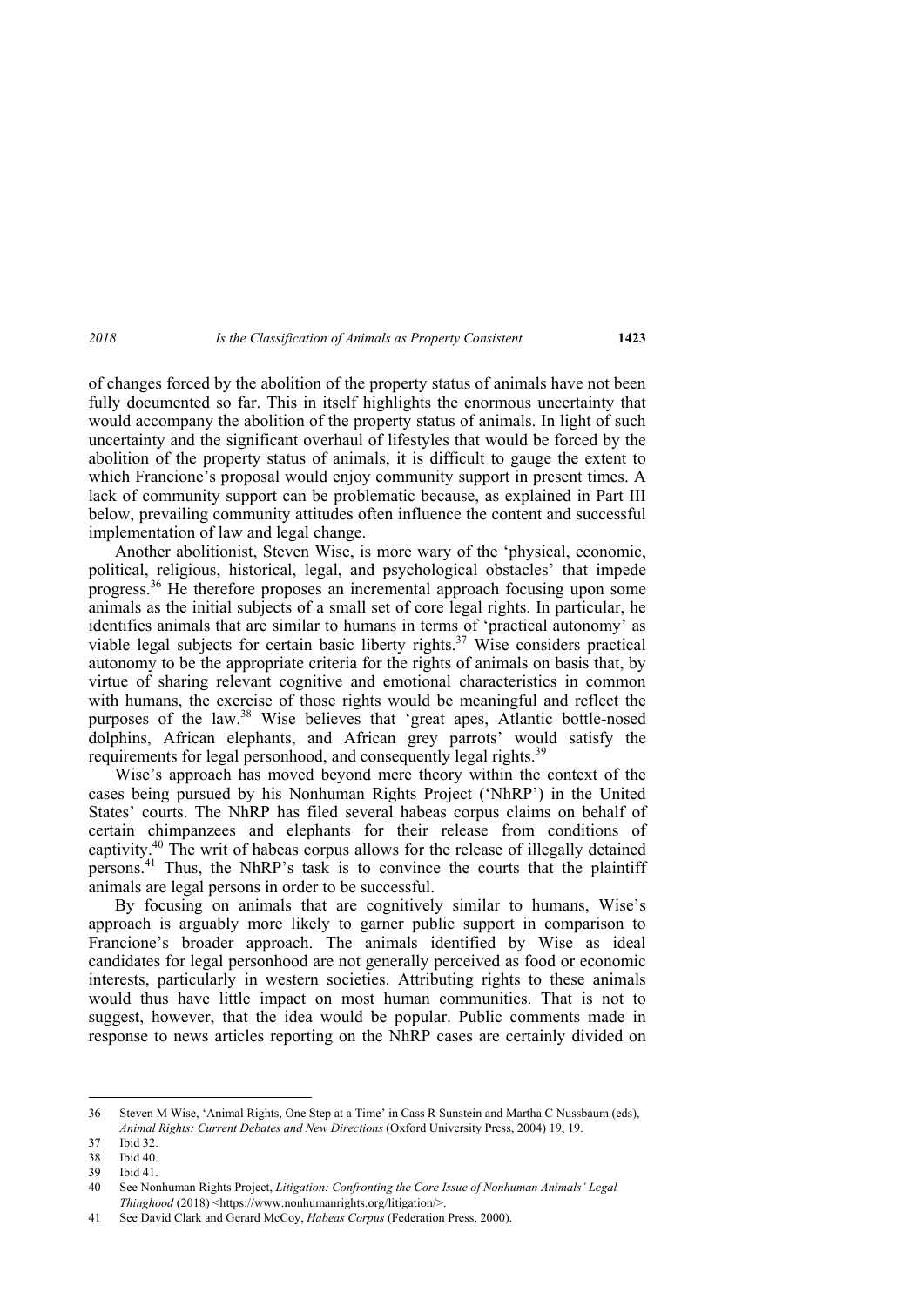the issue, with many people expressing their opposition to NhRP's aims.<sup>42</sup> Accordingly, although Wise's approach might enjoy more popular support in comparison to Francione's, the goals remain controversial.

### **B Welfarists**

In contrast to abolitionists, welfarists focus upon the potential for meaningful improvements in the treatment of animals through the existing legal framework and without any change to their foundational status as property. Robert Garner, one of the most prominent welfarists,<sup>43</sup> does not entirely disagree with the goals of the abolitionist movement but contends that the goals are unachievable in the current political climate.<sup>44</sup> Garner distinguishes between what is moral and what is politically achievable, and suggests that moral arguments alone are not sufficient to end animal use.<sup>45</sup> To demonstrate. Garner notes that the welfare of animals is protected more effectively in Britain than in the United States, notwithstanding that in both jurisdictions, animals constitute property.46 For Garner, what is distinct in each jurisdiction are the political structures and, importantly, social attitudes that influence political decisions.<sup>47</sup>

According to Garner, the property status of animals is a reflection, rather than the cause, of the low value attached to animals.<sup>48</sup> Garner contends that animals have an interest in not suffering, and their suffering can be eliminated within the animal welfare framework and without abolishing all animal use.<sup>49</sup> Such an approach, according to Garner, would be more politically achievable.<sup>50</sup>

Jonathan Lovvorn, another welfarist, describes efforts to abolish the property status of animals as an 'intellectual indulgence'.<sup>51</sup> According to Lovvorn, lawyers should not waste their time on 'impractical theories while billions of animal[s] languish in unimaginable suffering that we have the power to change<sup> $5.52$ </sup> Like Garner, Lovvorn also asserts that reform to the legal status of animals is politically unachievable because society is not ready for the change.<sup>53</sup>

<sup>42</sup> See, eg, the public comments published in response to Alan Yuhas, 'Chimpanzees Are Not People, New York Court Decides', *The Guardian* (online), 5 December 2014 <https://www.theguardian.com/world/2014/dec/04/court-denies-legal-personhood-of-chimpanzees>; Karin Brulliard, 'Chimpanzees Are Animals. But Are They "Persons"?', *The Washington Post* (online), 16 March 2017 <https://www.washingtonpost.com/news/animalia/wp/2017/03/16/chimpanzees-areanimals-but-are-they-persons/?utm\_term=.f0329a3abe8a>.

<sup>43</sup> Francione describes Garner as a 'new-welfarist', but Garner prefers to use the terminology 'protectionist': Robert Garner, 'A Defense of a Broad Animal Protectionism' in Gary L Francione and Robert Garner (eds), *The Animal Rights Debate: Abolition or Regulation?* (Columbia University Press, 2010) 103, 104.

<sup>44</sup> Ibid 168; Robert Garner, 'Animals, Politics and Democracy' in Robert Garner and Siobhan O'Sullivan (eds), *The Political Turn in Animal Ethics* (Rowman & Littlefield International, 2016) 103, 104.

<sup>45</sup> Garner, 'A Defense of a Broad Animal Protectionism', above n 43, 105.

<sup>46</sup> Ibid 131; 'Garner, 'Political Ideology and the Legal Status of Animals', above n 24, 85.

<sup>47</sup> Garner, 'Political Ideology and the Legal Status of Animals', above n 24, 85.

<sup>48</sup> Garner, 'A Defense of a Broad Animal Protectionism', above n 43, 131.

<sup>49</sup> Ibid 128; Garner, 'Political Ideology and the Legal Status of Animals', above n 24, 81–6.

<sup>50</sup> Garner, 'A Defense of a Broad Animal Protectionism', above n 43, 168–9.

<sup>51</sup> Lovvorn, above n 24, 139.

<sup>52</sup> Ibid.

<sup>53</sup> Ibid 136–7.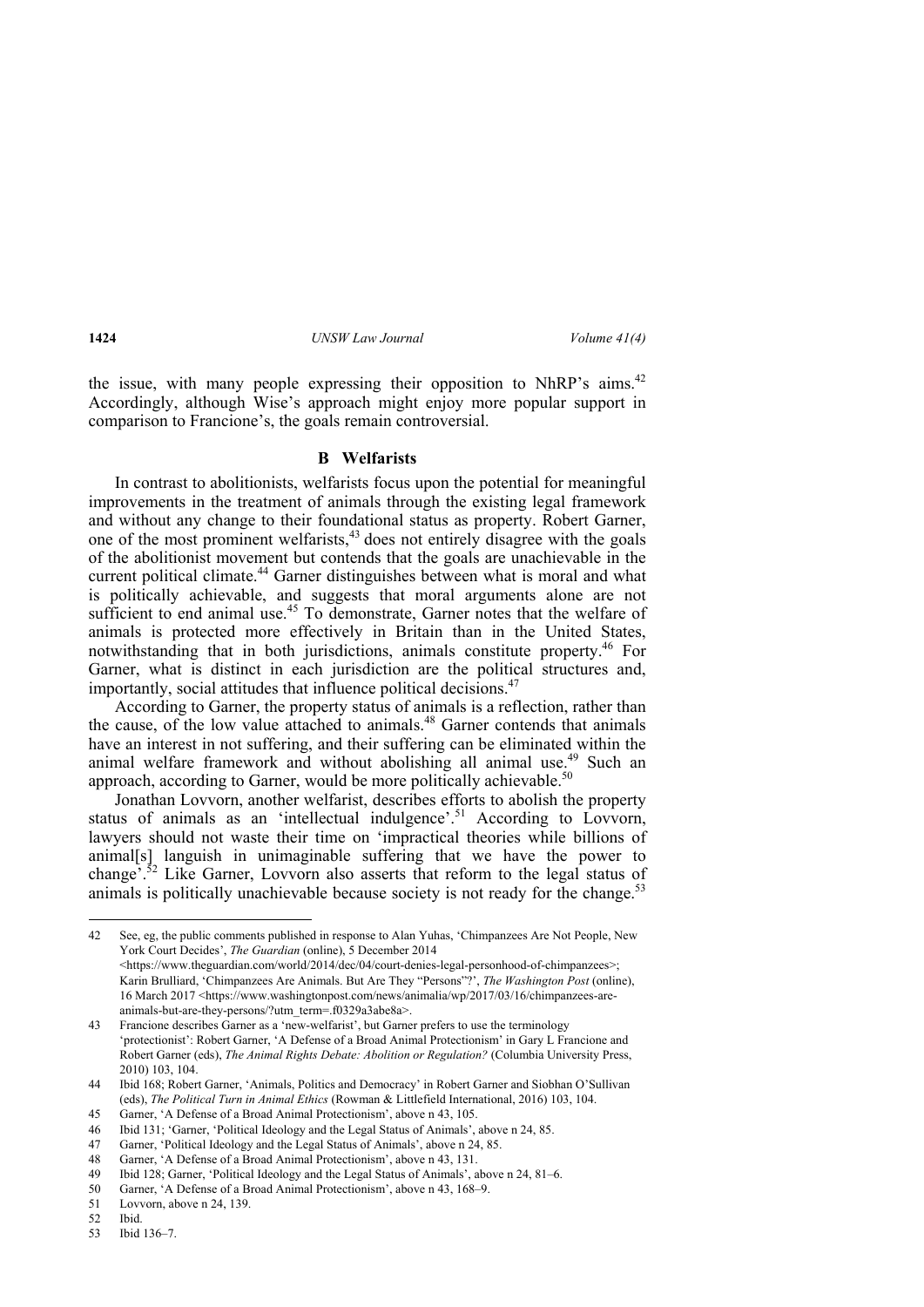To demonstrate, Lovvorn refers to a number of polls suggesting a lack of support for banning the use of animals in medical research, product testing, hunting and clothing.54 He suggests that 'the law does not change society, society changes the law'.  $55$ 

While not constituting the core of their arguments, welfarists can sometimes dismiss the prospect of changing the legal status of animals on the basis that community support for such change would be lacking. This observation, among others, is part of what prompted the survey that is the subject of this article. A study of existing literature revealed the need to investigate the extent to which abolitionist goals could be realised, or the extent to which welfarist arguments could be verified within the Australian context.

# **III MEASURING AUSTRALIAN COMMUNITY ATTITUDES TOWARDS THE LEGAL STATUS OF ANIMALS**

## **A The Need to Measure Community Attitudes**

The value in studying community attitudes towards a particular legal issue lies in the relationship between law and community attitudes. Using a broad interpretation of the term 'attitudes', so as to include values and opinions, the connection between law and community attitudes is evident when reviewing legal, political and social studies literature. Laws that reflect community values have been found to be more likely to be accepted and considered substantively legitimate (as distinct from procedurally legitimate).<sup>56</sup> Public opinion polls have also been found to sway legislation and government policies.<sup>57</sup> The role of social values is especially important in a representative democracy like Australia, where laws are expected to reflect popular opinion. As Blumenthal nicely sums up:

if it is in fact the case that laws … *should* reflect the attitudes of a populace, or of a majority thereof, then it is essential to measure, and measure accurately, the extent to which they *do* so. If they do not, whether through change over time,

<sup>54</sup> Ibid.

<sup>55</sup> Ibid 149.

<sup>56</sup> Tom R Tyler and John M Darley, 'Building a Law-Abiding Society: Taking Public Views about Morality and the Legitimacy of Legal Authorities into Account when Formulating Substantive Law' (2000) 28 *Hofstra Law Review* 707; Mike Vuolo, 'Incorporating Consensus and Conflict into the Legitimacy of Law' (2014) 62 *Crime, Law & Social Change* 155.

<sup>57</sup> Edith J Barrett, 'The Role of Public Opinion in Public Administration' (1995) 537 *Annals of the American Academy of Political and Social Science* 150; H Whitt Kilburn, 'Personal Values and Public Opinion' (2009) 90 *Social Science Quarterly* 868; Edward Alsworth Ross, 'Social Control II: Law and Public Opinion' (1896) 1 *American Journal of Sociology* 753; Richard A Pride, 'Public Opinion and the End of Busing: (Mis)Perceptions of Policy Failure' (2000) 41 *Sociological Quarterly* 207; Jeff Manza and Clem Brooks, 'How Sociology Lost Public Opinion: A Genealogy of a Missing Concept in the Study of the Political' (2012) 30 *Sociological Theory* 89.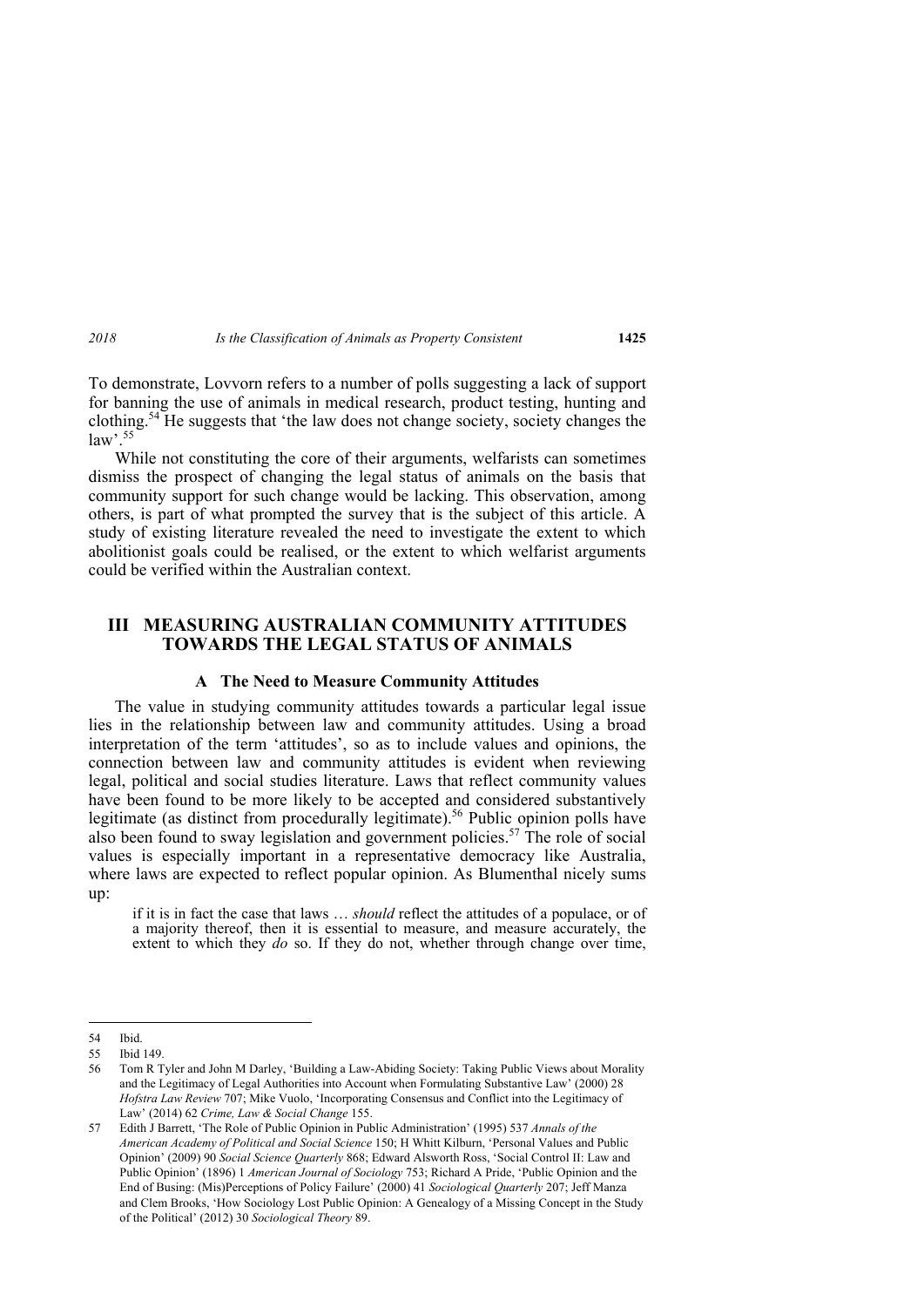misperceptions on the part of courts or law- and policy-makers, or some other reason, then such laws may lose their moral and legal legitimacy.

The influence of community attitudes on law and legal change can be observed in the evolution of marriage laws in Australia. The most recent development in this space saw the legalisation of same-sex marriage, a change heavily grounded on prevailing community attitudes. The Commonwealth Government held a plebiscite on what was considered a controversial issue in order to determine whether legislation allowing same-sex marriages ought to be introduced into the federal Parliament.<sup>59</sup> After a majority of Australian voters expressed their support for same-sex marriage, legislation reflecting the plebiscite results was passed by the federal Parliament relatively quickly.<sup> $\overline{60}$ </sup> The amendments to marriage laws were passed even though the plebiscite results were not binding. This is perhaps one of the most obvious examples of the law evolving to reflect community expectations.

Data unveiling community attitudes towards the legal status of animals can thus be important in shaping Animal Law. Such data can provide a fairer indication of whether the conception of animals as property is consistent with what the Australian society thinks, or whether an alternative legal status might better reflect community attitudes. Of course, for what is hardly debated in the public arena, an onerous measure such as a national plebiscite is unlikely to be conducted on the issue of the legal status of animals. It therefore becomes valuable for academics to empirically study community attitudes towards the legal categorisation of animals. Aside from providing data to verify the extent to which the status represents community values, this data can also be useful within academia itself. Within the emerging area of Animal Law, the data can help validate or verify the arguments of abolitionists and welfarists.

Some caveats are necessary here. It would be naïve and misleading to expect or suggest that there is consensus of values within a society, particularly in pluralist value systems.<sup>61</sup> Additionally, the public is not informed on many issues relating to specific laws.<sup>62</sup> The public therefore does not hold an opinion on many issues that affect laws applicable to them.<sup>63</sup> Further, there are other influences that play a much greater role in lawmaking or shaping public policy, such as interest groups and political party lines. $^{64}$  For these reasons, it is not being suggested that the legal status of animals should be changed simply to reflect the results of this empirical research. The purpose of such research is

<sup>58</sup> Jeremy A Blumenthal, 'Who Decides? Privileging Public Sentiment about Justice and the Substantive Law' (2003) 72 *University of Missouri-Kansas City Law Review* 1, 2 (emphasis in original).

<sup>59</sup> See Australian Bureau of Statistics, *1800.0 – Australian Marriage Law Postal Survey, 2017* (15 November 2017) <http://www.abs.gov.au/ausstats/abs@.nsf/mf/1800.0>.

<sup>60</sup> *Marriage Amendment (Definition and Religious Freedoms) Act 2017* (Cth).

<sup>61</sup> Lawrence R Jacobs, 'The Contested Politics of Public Value' (2014) 74 *Public Administration Review*  480, 482; Thomas E Nelson, 'Policy Goals, Public Rhetoric, and Political Attitudes' (2004) 66 *Journal of Politics* 581, 581.

<sup>62</sup> Blumenthal, above n 58, 13.

<sup>63</sup> Paul Burstein, 'Why Estimates of the Impact of Public Opinion on Public Policy Are Too High: Empirical and Theoretical Implications' (2006) 84 *Social Forces* 2273, 2285.

<sup>64</sup> Sanel Susak, 'How Does Public Opinion Influence the Law?' (2013) 22 *Nottingham Law Journal* 167, 167; Jacobs, above n 61, 482.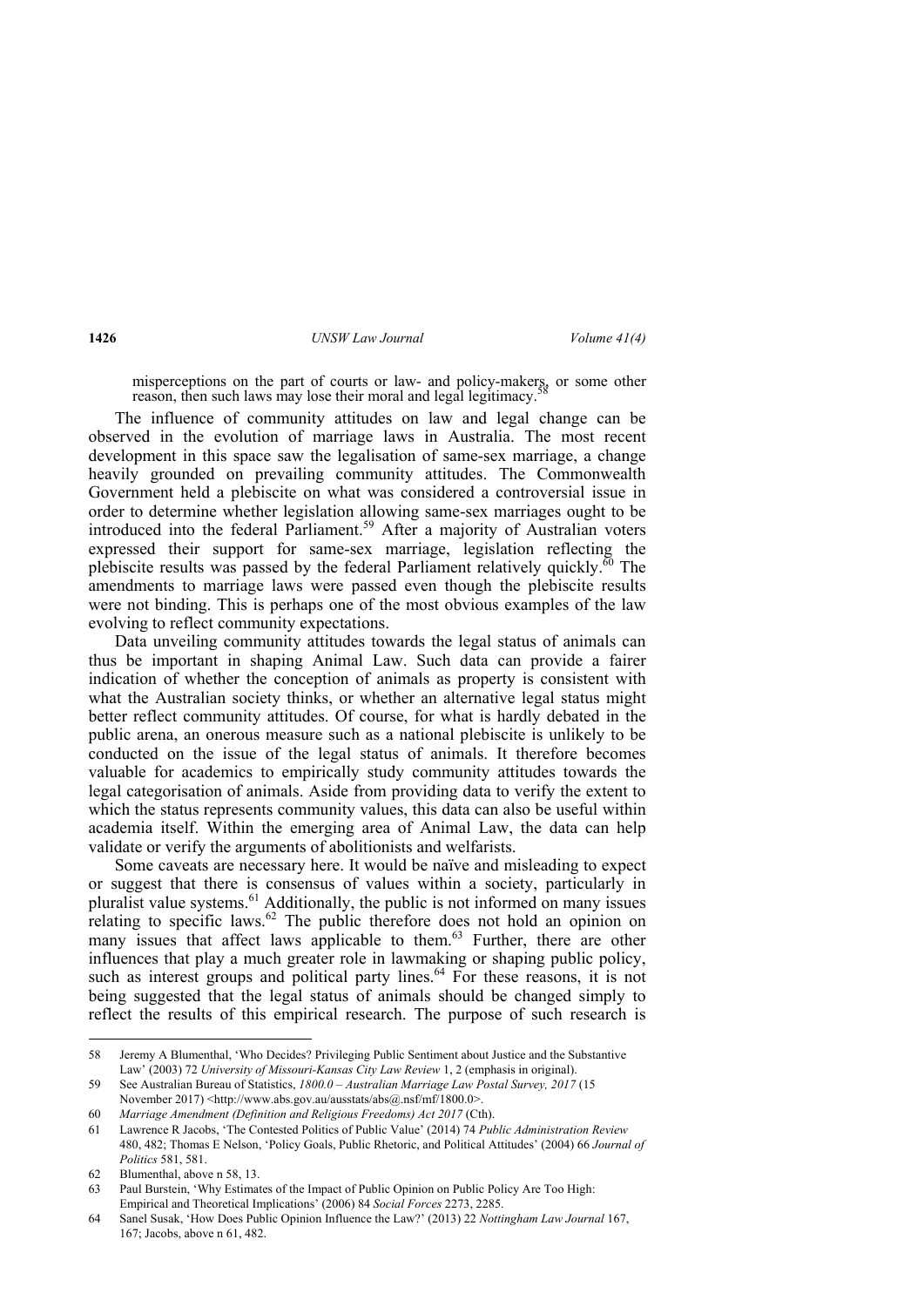merely to add to the existing body of literature that may be considered within the lawmaking process.

There have now been several studies in Australia aimed at identifying prevailing community attitudes with respect to animal welfare.<sup>65</sup> These studies have unveiled a growing concern for animal welfare in Australia. For example, the Animal Tracker Australia survey commissioned by Voiceless Australia found that most Australians believe humans have an obligation not to harm animals.<sup>66</sup> However, the studies to date have all focused on animal welfare or protection standards provided under legislation. They have not focused on the foundational legal status of animals. Thus, they do not provide clarity on the issue of whether that status is consistent with contemporary community values.

There have also been surveys and studies that have measured support for the idea of bestowing animals with legal rights.<sup>67</sup> However, such surveys also provide limited assistance in determining whether Australians support the property categorisation of animals. This is because most of those surveys were conducted in other countries and therefore do not represent Australian values.<sup>68</sup> Further, they do not present the idea of animals being right holders as *an alternative* to being property. In fact, it is unclear whether the respondents to those surveys were aware of the current legal status of animals. Additionally, such surveys tend to present 'animal rights' as the *only alternative* to the property status of animals. They do not suggest, nor seek opinions on, other alternatives such as implementing a guardianship model, $69$  creating a modified property status,<sup>70</sup> or establishing a new and separate legal category for animals

<sup>65</sup> See, eg, Peter John Chen, *Animal Welfare in Australia: Politics and Policy* (Sydney University Press, 2016); Humane Research Council, 'Animal Tracker Australia: Baseline Survey Results' (Report, Voiceless, June 2014); Grahame Coleman, 'Public Perceptions of Animal Pain and Animal Welfare' (Paper presented at the Australian Animal Welfare Strategy Science Summit on Pain and Pain Management, May 2007); Grahame Coleman, 'Tools to Assess Community Attitudes and Consumer Responses to Animal Welfare' (Final Report APL Project 2009/2264, Department of Agriculture, June 2009); Ihab Erian and Clive J C Phillips, 'Public Understanding and Attitudes towards Meat Chicken Production and Relations to Consumption' (2017) 7(3) *Animals* <https://www.mdpi.com/2076- 2615/7/3>; Tania D Signal and Nicola Taylor, 'Attitudes to Animals: Demographics within a Community Sample' (2006) 14 *Society & Animals* 147.

<sup>66</sup> Humane Research Council, above n 65, 6.

<sup>67</sup> Rebecca Riffkin, *In US, More Say Animals Should Have Same Rights as People* (18 May 2015) Gallup <http://www.gallup.com/poll/183275/say-animals-rights-people.aspx>; Peter Moore, *Majority Endorse Animal Rights* (29 April 2015) YouGov <https://today.yougov.com/topics/lifestyle/articlesreports/2015/04/29/majority-endorse-animal-rights>; Colin Jerolmack, 'Tracing the Profile of Animal Rights Supporters: A Preliminary Investigation' (2003) 11 *Society & Animals* 245; Adrian Franklin, Bruce Tranter and Robert White, 'Explaining Support for Animal Rights: A Comparison of Two Recent Approaches to Humans, Nonhuman Animals, and Postmodernity' (2001) 9 *Society & Animals* 127; C J C Phillips et al, 'Students' Attitudes to Animal Welfare and Rights in Europe and Asia' (2012) 21 *Animal Welfare* 87; Michael Vigorito, 'An Animal Rights Attitude Survey of Undergraduate Psychology Students' (1996) 79 *Psychological Reports* 131.

<sup>68</sup> Riffkin, above n 67; Moore, above n 67; Jerolmack, above n 67; Phillips et al, above n 67; Vigorito, above n 67.

<sup>69</sup> See David Favre, 'Equitable Self-Ownership for Animals' (2000) 50 *Duke Law Journal* 473.

<sup>70</sup> See David Favre, 'Living Property: A New Status for Animals within the Legal System' (2010) 93 *Marquette Law Review* 1021 (where Favre suggests a 'living property' model); Susan J Hankin, 'Not a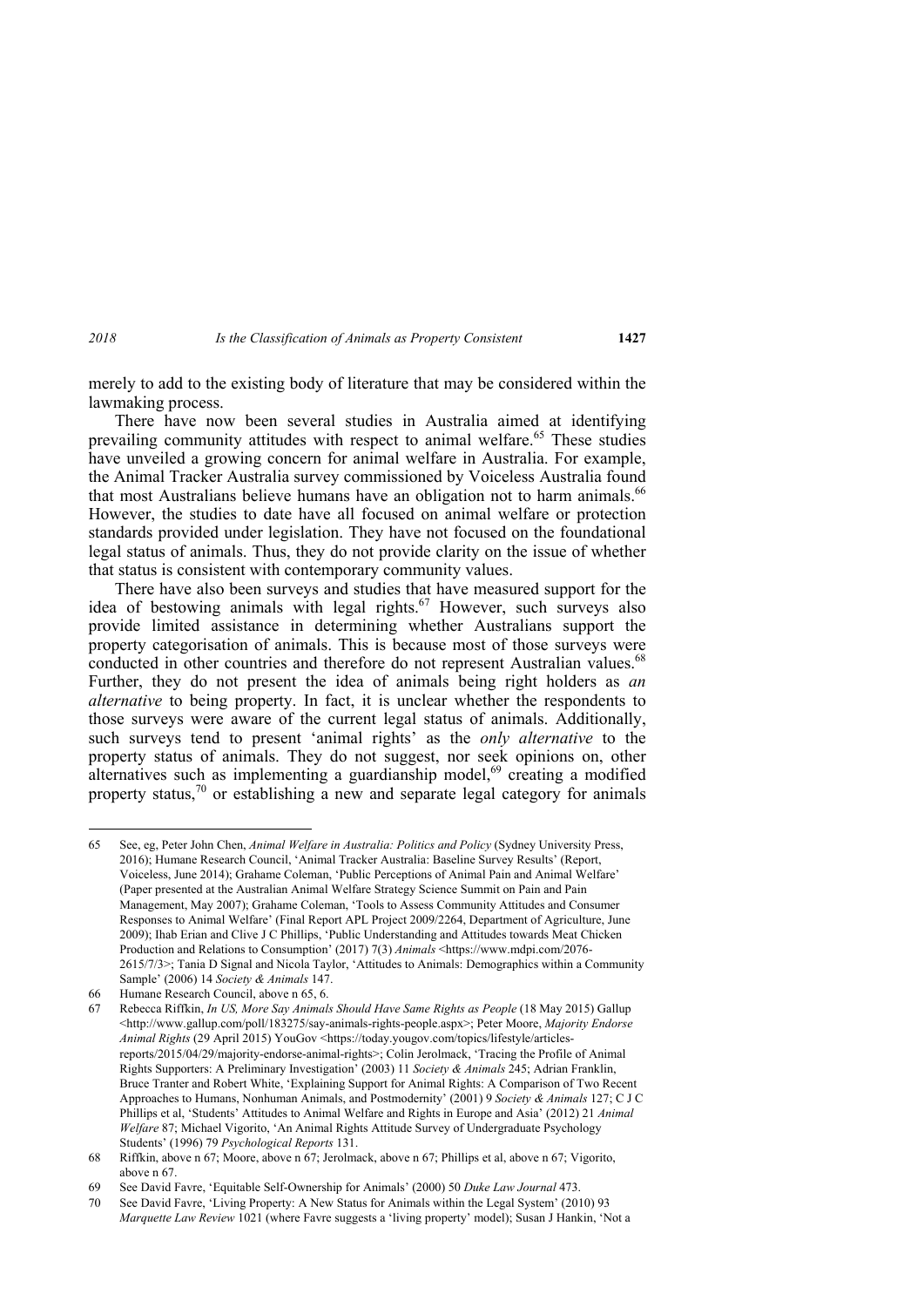that is distinct from property and persons.<sup>71</sup> Thus, while these studies do help us understand whether modern societies agree with the prospect of animals being rights holders, they do not shed light on whether there is any public consensus on whether animals should continue to be classified as property.

It follows that there is a need for research that directly addresses the extent to which the community agrees with this classification, and whether the community would be receptive to alternative classifications. Before that, there is a need to investigate the level of public awareness with respect to the legal status of animals.

### **B Survey Findings**

In order to find answers to these questions, a survey was developed that invited respondents to anonymously answer two key questions. First, respondents were asked whether they knew that animals are legally classified as property. Second, they were asked if they agreed with the property status of animals. Thus, the survey was designed to ascertain the extent to which respondents were aware of the legal status of animals, and the extent to which they agreed with this status. The former question was important because if people are unaware that animals are legally classified as property, they would not have given much thought to whether they agree with the legal status. It would therefore make it difficult to determine whether the current legal status of animals is consistent with modern community values. It could also potentially explain why the property status of animals has remained largely unchallenged in the public domain, notwithstanding significant debate within the academic community.

The survey also asked a series of questions intended to elicit whether the property classification of animals reflected respondents' attitudes towards specific classes of animals (pets, farm animals and wild animals). It also sought to identify the factors that influenced respondents' opinions about animals.

The small-scale and short quantitative survey was intended to provide a snapshot of attitudes associated with the legal status of animals, and to make a modest contribution towards filling the evidentiary gap highlighted above. It therefore had a small sample of 287 respondents from the state of Victoria. Convenient sampling was employed, so there was little control exercised over the composition of the sample.<sup>72</sup> Convenient sampling is a non-probability method of sampling, and is therefore unlikely to be representative of the population (in this case, Victorians over the age of 18).<sup>73</sup> Further, the validity of the inferences drawn from the data obtained from a non-probability sample cannot be assured or

Living Room Sofa: Changing the Legal Status of Companion Animals' (2007) 4 *Rutgers Journal of Law & Public Policy* 314 (where Hankin suggests a separate category of property for companion animals).

<sup>71</sup> For a discussion on some European countries that may have created a separate legal category for animals, see Geeta Shyam, 'The Legal Status of Animals: The World Rethinks Its Position' (2015) 40 *Alternative Law Journal* 266.

<sup>72</sup> Martin Brett Davies, *Doing a Successful Research Project: Using Qualitative or Quantitative Methods* (Palgrave Macmillan, 2007) 56.

<sup>73</sup> Anthony M Graziano and Michael L Raulin, *Research Methods: A Process of Inquiry* (Pearson, 6th ed, 2007) 325; Sotirios Sarantakos, *Social Research* (Macmillan Publishers, 2nd ed, 1998) 141.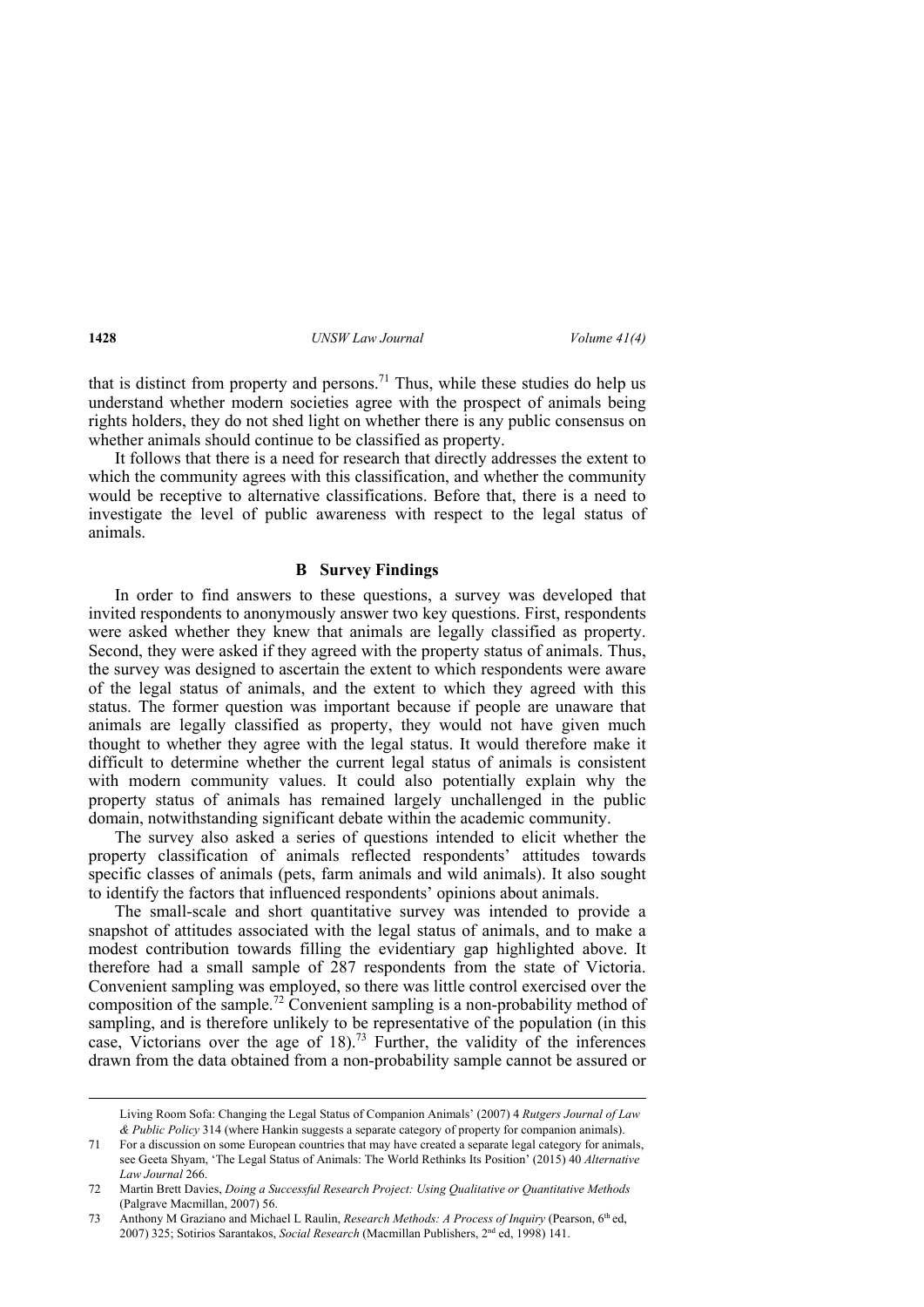tested.<sup>74</sup> In other words, analysis can only be made in respect of the sample surveyed. Thus, as a result of the sample size and sampling method employed, the extent to which the findings of this survey can be generalised is limited.<sup>75</sup> Given the exploratory nature of the research, however, non-probability sampling was considered appropriate for this survey.<sup>76</sup> Exploratory research explores an area that has been subject to little research, and is a first stage of inquiry designed to reveal some basic facts and formulate questions for future, more systematic research.<sup>77</sup> Given that community attitudes towards the legal status of animals have not been explored in Australia, this research can provide helpful guidance in conducting larger-scale empirical research in this area.

In any case, to improve sampling quality, equally sized subsamples were gathered from separate locations.<sup>78</sup> Almost half (49 per cent) of the respondents were chosen from Melbourne, while the remaining respondents (51 per cent) were chosen from regional Victoria. These locations were chosen for data collection in order to detect whether individuals in a regional area, who may have greater exposure to farming practices, hold the same attitudes as those living in a metropolitan area.

To reach a wide demographic, respondents were approached at train, tram and bus stations in Melbourne city, Warragul (in the Gippsland region, south-east of Victoria) and Ballarat (in the west of Victoria). Victorians who do not catch public transport or who do not access these locations were unlikely to have been captured by the survey. Nevertheless, the surveys were distributed during peak as well as off-peak hours so that a broad class of Victorians could be accessed.

The number of male and female respondents was almost evenly split – 49 per cent males and 51 per cent females. This gender divide was quite representative of the Victorian population as, according to the 2016 Census, 49 per cent of the Victorian population were males and 51 per cent females.<sup>79</sup> Forty-four per cent of the respondents were aged between 18–35, while 32 per cent of the respondents were aged between 36–60. Twenty-three per cent of the respondents were over the age of 60.

Passengers waiting for their trains, buses and trams were approached and asked if they wished to participate in a short survey. The survey was kept short to facilitate a high response rate, especially as passengers waiting for their respective modes of public transport had a limited amount of time to spare. Respondents were provided with a two-page self-completion questionnaire after they agreed to participate in the survey. Respondents completed and returned the survey on the spot. An explanatory statement describing the purpose of the

<sup>74</sup> Martin Frankel, 'Sampling Theory' in Peter V Marsden and James D Wright (eds), *Handbook of Survey Research* (Emerald Group Publishing, 2nd ed, 2010) 83, 83.

<sup>75</sup> Alan Bryman, *Social Research Methods* (Oxford University Press, 3rd ed, 2008) 183.

<sup>76</sup> Sarantakos, above n 73, 151.

<sup>77</sup> W Lawrence Neuman, *Social Research Methods: Qualitative and Quantitative Approaches* (Pearson, 7th ed, 2011) 38.

<sup>78</sup> Davies, above n 72, 55.

<sup>79</sup> Australian Bureau of Statistics, *2016 Census QuickStats* (23 October 2017) <http://www.censusdata.abs.gov.au/census\_services/getproduct/census/2016/quickstat/2?opendocument>.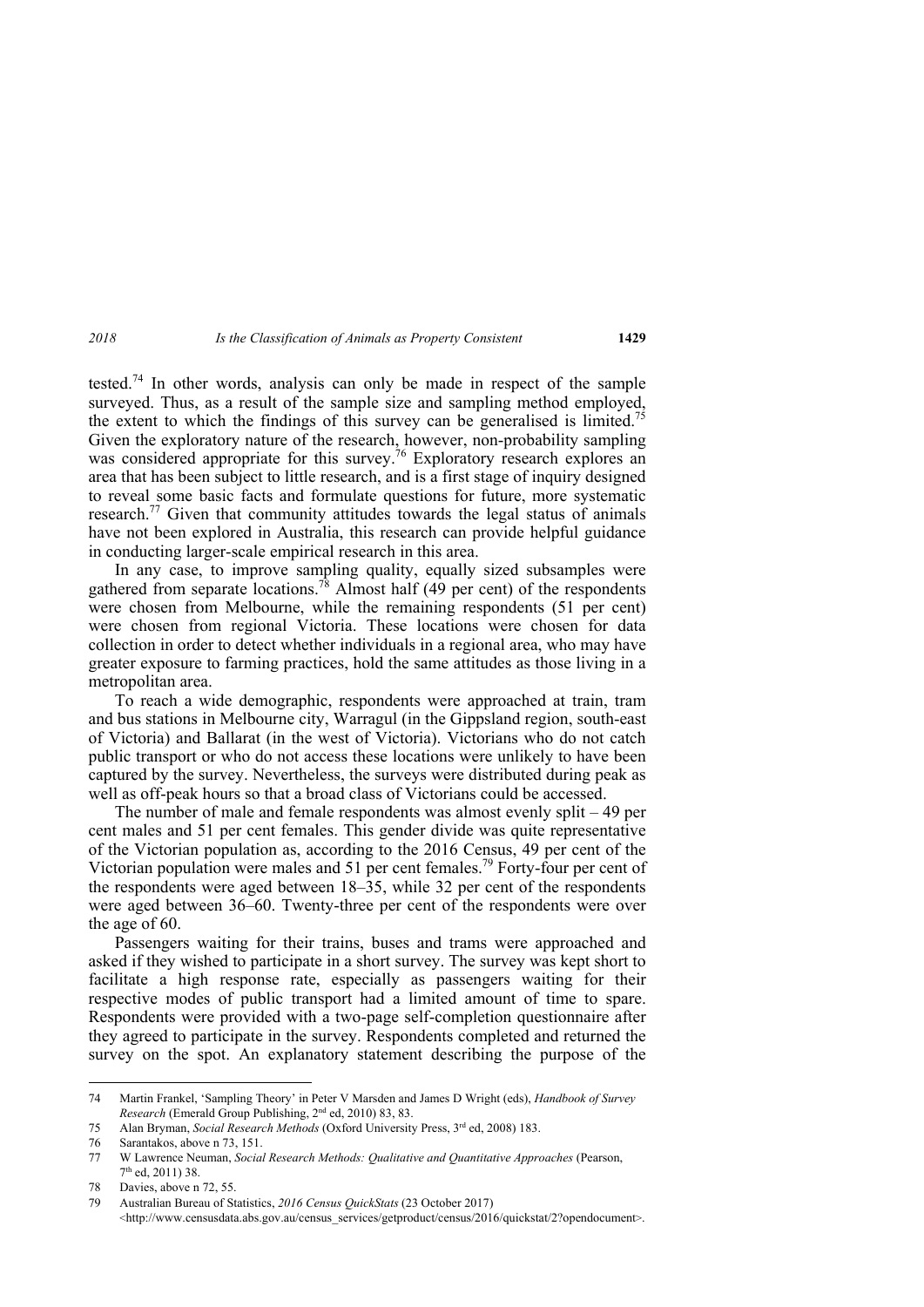survey was provided to the respondents after they completed the survey so that their responses were not affected by the information set out in the explanatory material.

Approval was obtained from the Monash University Human Research Ethics Committee before the survey was conducted.

# *1 Respondents' Knowledge of the Legal Classification of Animals as Property*

One of the central questions asked in the survey was: 'Do you know the law classifies animals as property?' This question was intended to ascertain the extent to which respondents were aware of the legal status of animals. It was answered by 286 respondents. Figure 1 illustrates the responses obtained.

Figure 1: Respondents' Knowledge of the Current Legal Status of Animals

Yes 42% No 58%

Do You Know the Law Classifies Animals as Property?

That most people are unaware of the property status of animals could explain why the legal status of animals has remained unchanged for centuries. If a community is unaware of the legal status of animals, it is unlikely to evaluate the ethical correctness or appropriateness of the status. A community is also unlikely to consider alternative ways of categorising animals in law if they do not know that animals are currently classified as property. This lack of awareness also highlights educational opportunities, which is discussed further in Part IV.

# *2 To What Extent Did Respondents Agree with the Property Status of Animals?*

Another key question in the survey was: 'Do you think animals should legally be classified as property?' This question was designed to elicit respondents' immediate and intuitive reaction to the legal status quo, and thus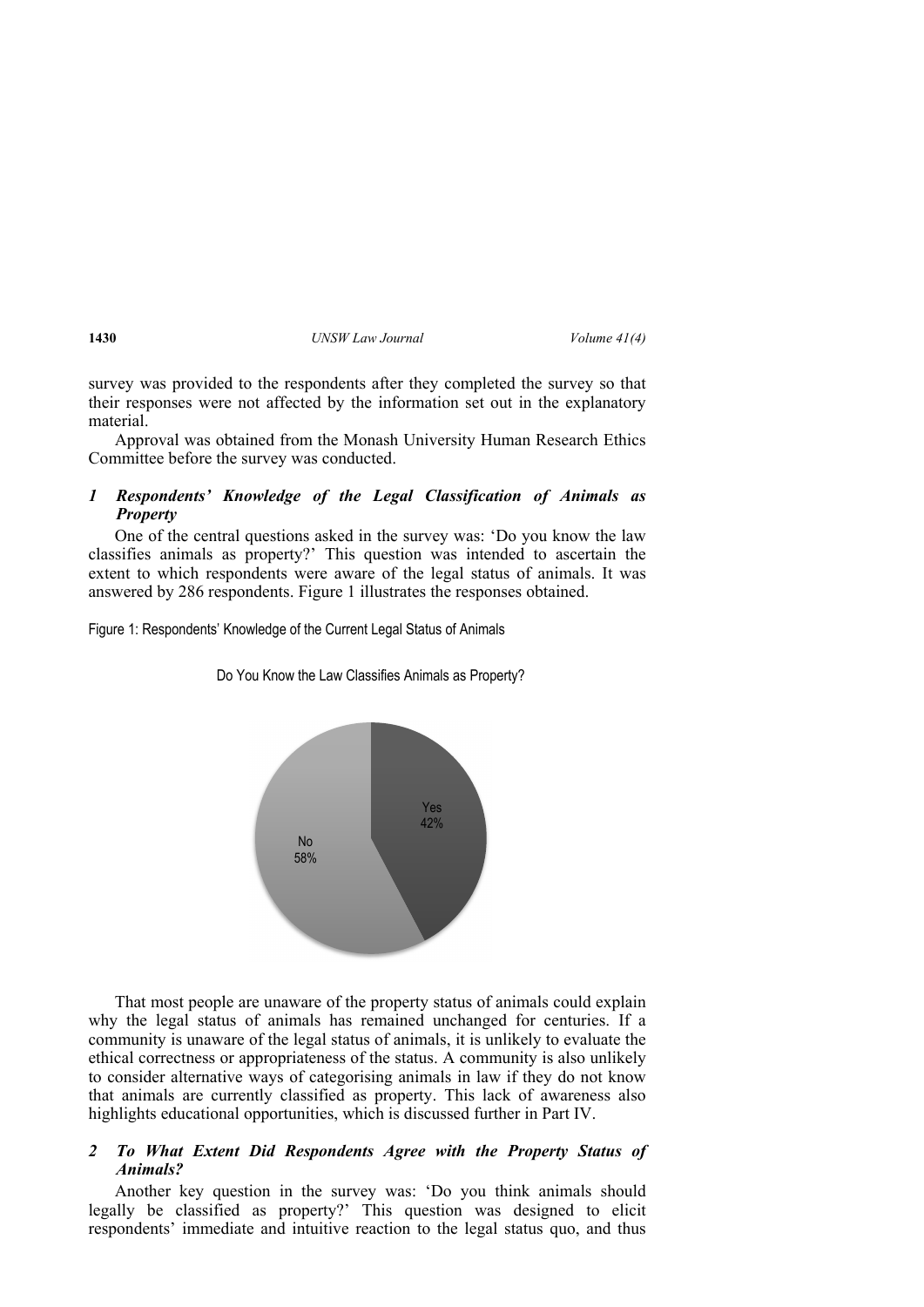gain some insight into whether this sat comfortably with, or confronted, their value system.

This question was also answered by 286 respondents. The division of responses is set out in Figure 2.

Figure 2: Respondents' Views on the Legal Status of Animals



Do You Think Animals Should Legally Be Classified as Property?

Overall, the data collected through this survey suggests that the majority of respondents did not agree with the prevailing status quo of animals as property. Only a quarter of the respondents agreed that animals should be classified as property. Approximately three quarters of the respondents either thought that at least some animals should not be classified as property or were uncertain. These results place a spotlight on the discomfort associated with the property status of at least some animals, indicating that the legal classification may not entirely reflect contemporary attitudes. It justifies the need to rethink the property status of animals, and suggests that efforts exhausted in pushing for abolitionist arguments may not be merely an 'intellectual indulgence' after all.<sup>80</sup>

Respondents living in regional Victoria were more likely to agree entirely with the property status of animals, and less likely to entirely disagree with the property status of animals. Twenty-nine per cent of 145 respondents living in regional Victoria indicated that all animals should be property. Only 17 per cent of the regional respondents thought that animals should not be property at all. In contrast, out of the 139 respondents living in Melbourne, only 22 per cent agreed with the property status of all animals while 29 per cent disagreed entirely with the property status of animals. The majority in both groups (59 per cent and 63

<sup>80</sup> As claimed by Lovvorn. See Lovvorn, above n 24, 139.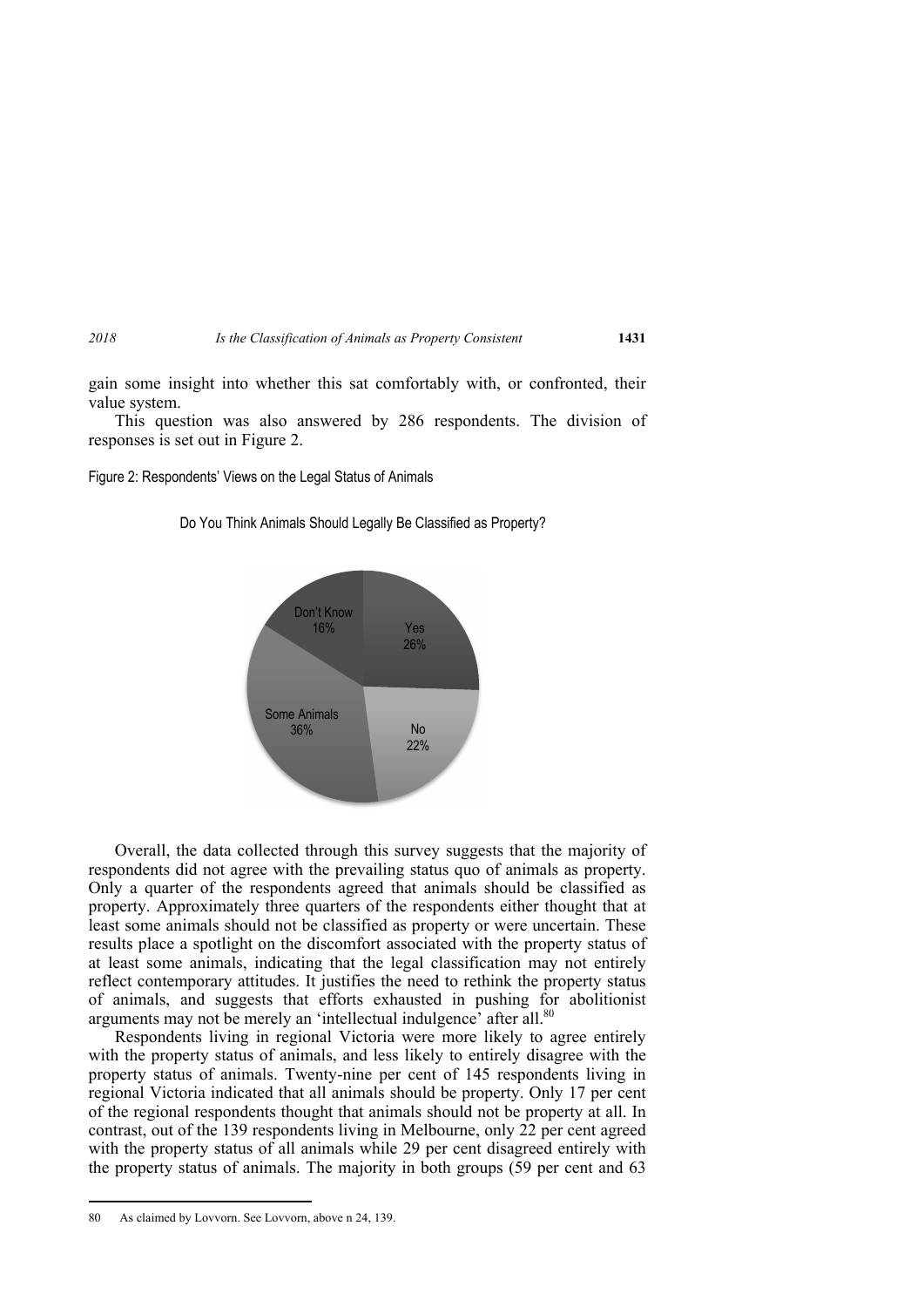per cent respectively), however, believed that only some animals should be classified as property.

Older respondents were more likely to agree with the property status of animals. Out of the 67 respondents aged over 60 who answered this question, 37 per cent indicated that they agreed with the property status of all animals. In contrast, only 22 per cent of the 92 respondents aged between 36–60 agreed with the property status of all animals. Similarly, out of 126 respondents in the 18–35 age group, only 22 per cent agreed with the property status of all animals.

The majority of male and female respondents disagreed with the property status of at least some animals, although male respondents were more likely to do so. Out of the 138 male respondents who answered this question, 63 per cent disagreed with the property status of all or some animals. On the other hand, 54 per cent of the 147 female respondents who answered this question disagreed with the property status or all or some animals.

Overall, responses to this question indicate a lack of appetite among the Victorian public for treating animals as legally akin to other goods. The fact that 58 per cent of the respondents disagreed with the property status of some or all animals adds weight to abolitionist arguments, at least in respect of some animals. Conversely, the results help counter claims that political support for abolishing the property status of animals is lacking. It does so by revealing a minority support for the property status of animals.

These results cannot be generalised for all of Victoria or Australia because of the modest sample size. So this data alone cannot justify a change in the legal status of animals in Australia. Nevertheless, when placed in the context of the wider abolition debate, the results provide a new perspective from which to approach the debate. In doing so, the results make the debate richer with evidence and, consequently, less theoretical.

It is important to point out that the results of the survey do not inform us of the kind of reform that would be politically palatable to Victorians. This is because the survey did not intend to ask respondents whether they agreed with an alternative legal status for animals. Nor did it ask respondents to identify animals that they thought should not be classed as property. The survey also did not ask respondents to share the reasoning behind their responses. Such questions can form part of future empirical studies, which can be informed by existing literature within the abolitionist debate. This is discussed further in Part IV.

The implications of these results must also be interpreted in light of the results noted above in respect of respondents' awareness of the property status of animals. Public opinion surveys have a limitation in that they often require respondents to provide immediate responses on topics they may not be familiar with. $81$  This appears to be the case here given that the majority of respondents were unaware of the property status of animals. Nevertheless, the results do provide insight into respondents' intuitive attitudes towards the legal classification of animals.

<sup>81</sup> David A Rochefort and Carol A Boyer, 'Use of Public Opinion Data in Public Administration: Health Care Polls' (1988) 48 *Public Administration Review* 649, 656; Burstein, above n 63, 2285.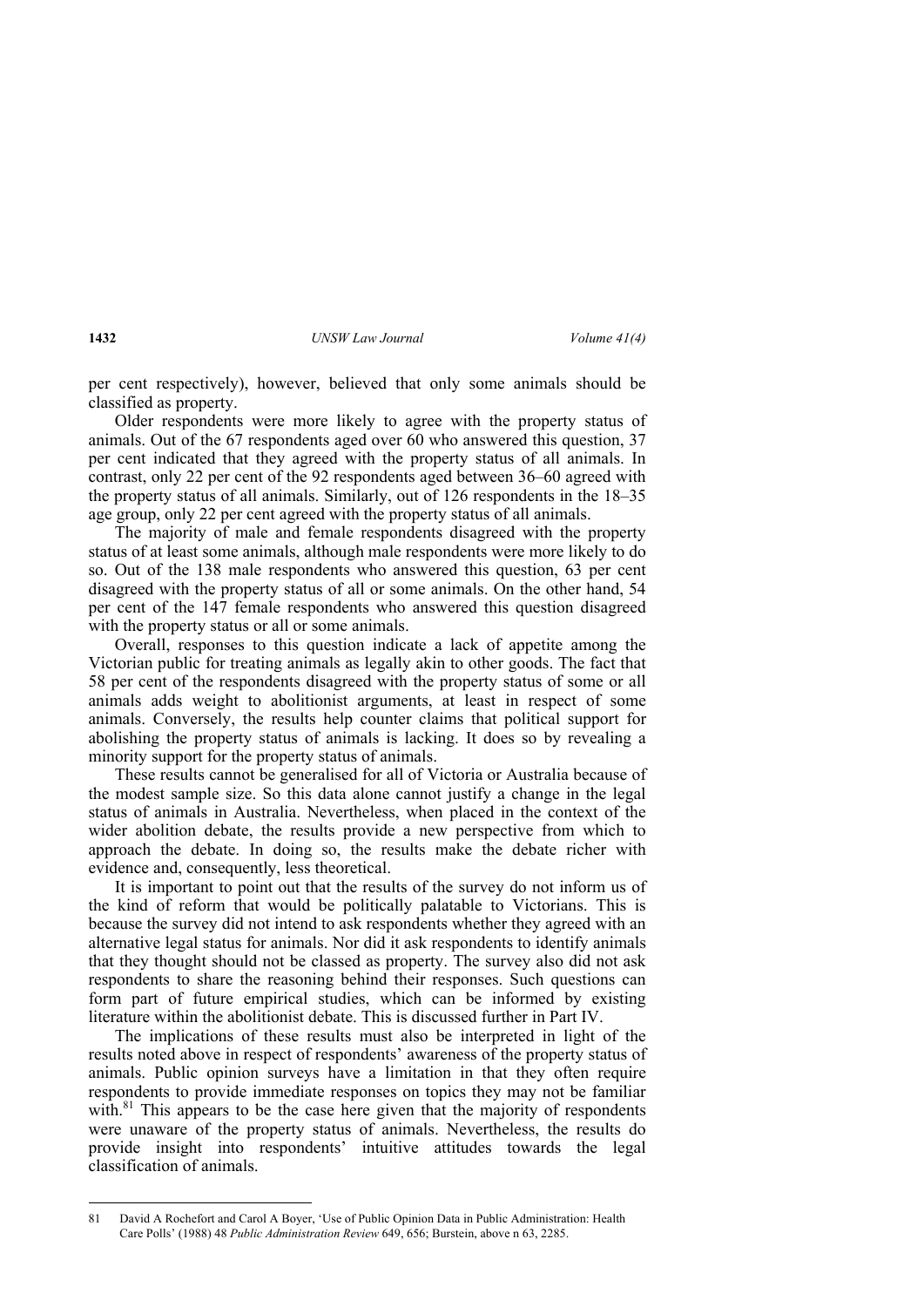## *3 Respondents' Understanding of the Implications of Being Property*

Only one question on the survey was qualitative; respondents were asked to explain: 'What do you think it means to classify animals as property?' Around a third of the respondents indicated that they 'didn't know' what it meant to classify animals as property. Approximately 67 per cent (191) expressed their understanding. Three key themes emerged from their responses: responsibility, ownership and legal rights.

#### *(a) Responsibility*

Thirty-five per cent (66) of respondents who expressed their understanding of this legal status used the words 'responsibility', 'responsible', 'liability', 'liable' or 'care'. Examples of such responses included:

Domestic animals need to be property so you can be responsible. Different story for wild animals, everyone's responsibility but nobody's property.

It means there is a legal relationship between an animal and a human being which gives the human being control and responsibility over the animal.

That there is someone somewhere who is responsible for the health and wellbeing of said animal, also if the animal causes harm to someone/thing then they are held legally responsible for any damages caused by the animal.

They are yours to take care of and ensure their health and safety.

To care and look after animals humanely.

[L]iable for any damage they cause – ensure safety of animal – ensure animals not neglected etc.

The use of these words indicate that these respondents perceived the property status of animals in the context of an animal owner having legal obligations to care for the animal, and to take legal responsibility for harm caused by animals.

It is also evident from these responses that many respondents thought an owner's obligations or responsibilities towards an animal are a product of the property status of animals. It is certainly true that owners have responsibilities towards animals they own. However, such responsibilities do not stem from the property status of animals. Rather, they emanate from animal welfare laws, which actually operate as restrictions on property rights. This misconception is understandable, however, given that lay persons cannot be expected to appreciate the nuances of legal concepts such as 'property'. Nevertheless, such responses do highlight educational opportunities.

### *(b) Ownership*

Thirty-five per cent (66) of the 191 respondents who shared their understanding of the implications of the property status of animals referred to the words 'own', 'ownership' or 'owned'. A few respondents also referred to an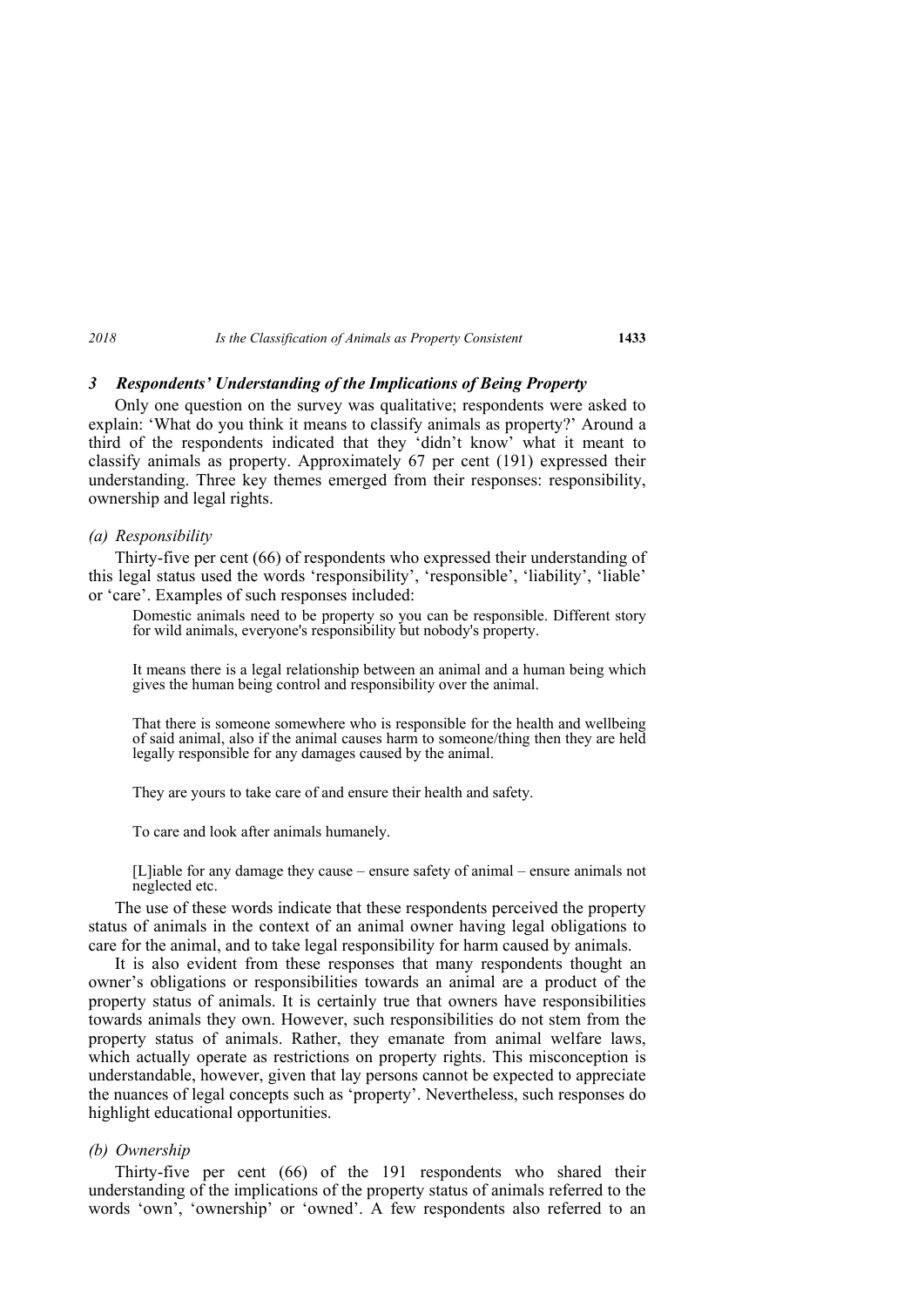owner's ability to dispose of property. These respondents understood that property is subject to ownership as well as trade, so that animals can be bought and sold.

They can be owned, traded, sold, and belong to owner.

Can be owned. Can sell and dispose anytime.

It means that you own the animal and that animals do not have their own rights.

It means as a vet I am sometimes forced to put down healthy pups as '0' client want anyone else to have it.

If you own a pet it could be stolen and therefore considered property. Other people cannot take or abuse your property, ie, pet.

I think it is a legal definition which assist in the case of laws around owning, harming, trading and containing animals. It makes it easier eg, to legislate laws regarding dangerous dogs – to name only one example.

Despite more than half of the survey respondents being unaware that animals are classified as property, these respondents correctly recognised some of the implications of animals being classified as property. Although being subject to ownership is not the only implication of the property status, it is an important aspect of it. It enables the sale and purchase of animals. There are limitations on how an animal can be 'disposed' of, but it is certainly possible for an owner to relinquish their legal title over an animal.<sup>82</sup> With such an understanding, these respondents are in a better, more informed position to form an opinion about whether they agree with the property status of animals.

*(c) Legal Rights* 

Eight per cent (15) of the respondents who expressed their understanding of the implications of classifying animals as property made reference to legal rights in their responses. However, only three of these 15 respondents thought that the property classification granted legal rights to animals. Seven respondents understood that animals lacked legal rights because they were classified as property. Five respondents referred to the rights belonging to the owner of an animal. Examples of these responses included:

Assigns rights to and responsibility for the animals affected to specific individuals that are responsible for their care.

There are so many variety of animals it is unrealistic to have a generic classification. I assume "property" assumes no freedom or rights.

<sup>82</sup> For example, by surrendering their animal to an animal shelter. However, abandoning of animals may be prohibited by law: see, eg, *Animal Care and Protection Act 2001* (Qld) s 19.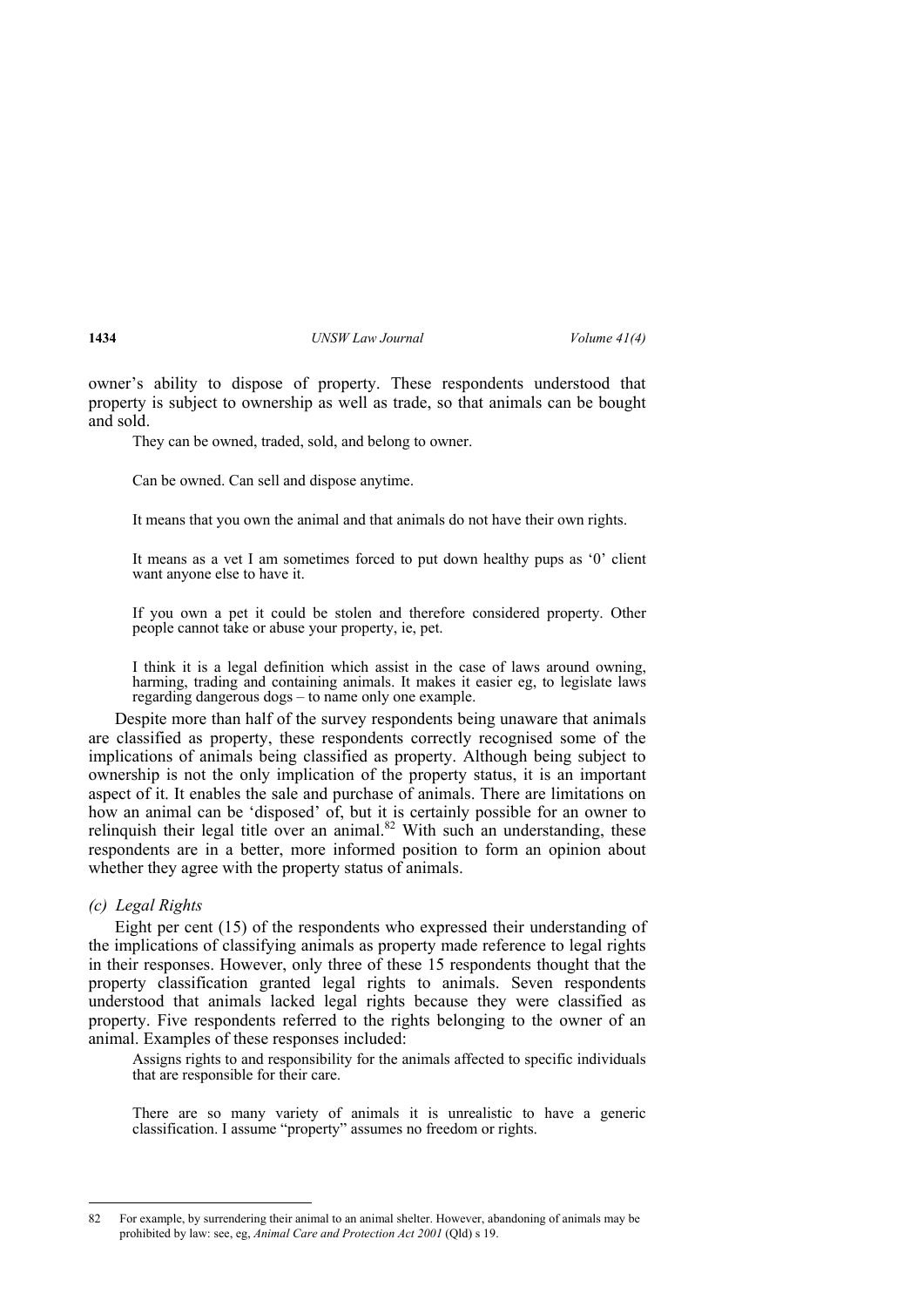I don't really know but it sounds to me that they have no "rights" and people can treat them the way they want (badly) not considering what animal is and what freedom belongs to it.

They have rights to be respected and treated humanely.

To be able to own and treat them in any manner that you deem is your right.

Gives them some rights. Responsible for them legally and ethically.

Thus, with the exception of the three respondents who thought that the property status of animals conferred legal rights to them, these respondents were again correctly able to identify some implications of being classified as property.

## *4 Respondents' Opinions about Different Kinds of Animals*

Respondents were asked about how they perceived three different categories of animals: pets, farm animals and wild animals. The purpose of these questions was to elicit whether respondents held the same attitude towards different categories of animals and whether any of those categories of animals were viewed as property. They were asked to select a single response from a list of options, one of which was 'property'. These questions were placed before the key questions discussed above, so that respondents would select an answer without being influenced by questions directly focusing on the property status of animals.

Notably, in the context of this series of questions, the majority of respondents did not perceive animals in any of the three categories as property.

### *(a) Pet Animals*

Respondents who owned pets (166) were asked: 'How do you view your pets?' These results are illustrated in Figure 3.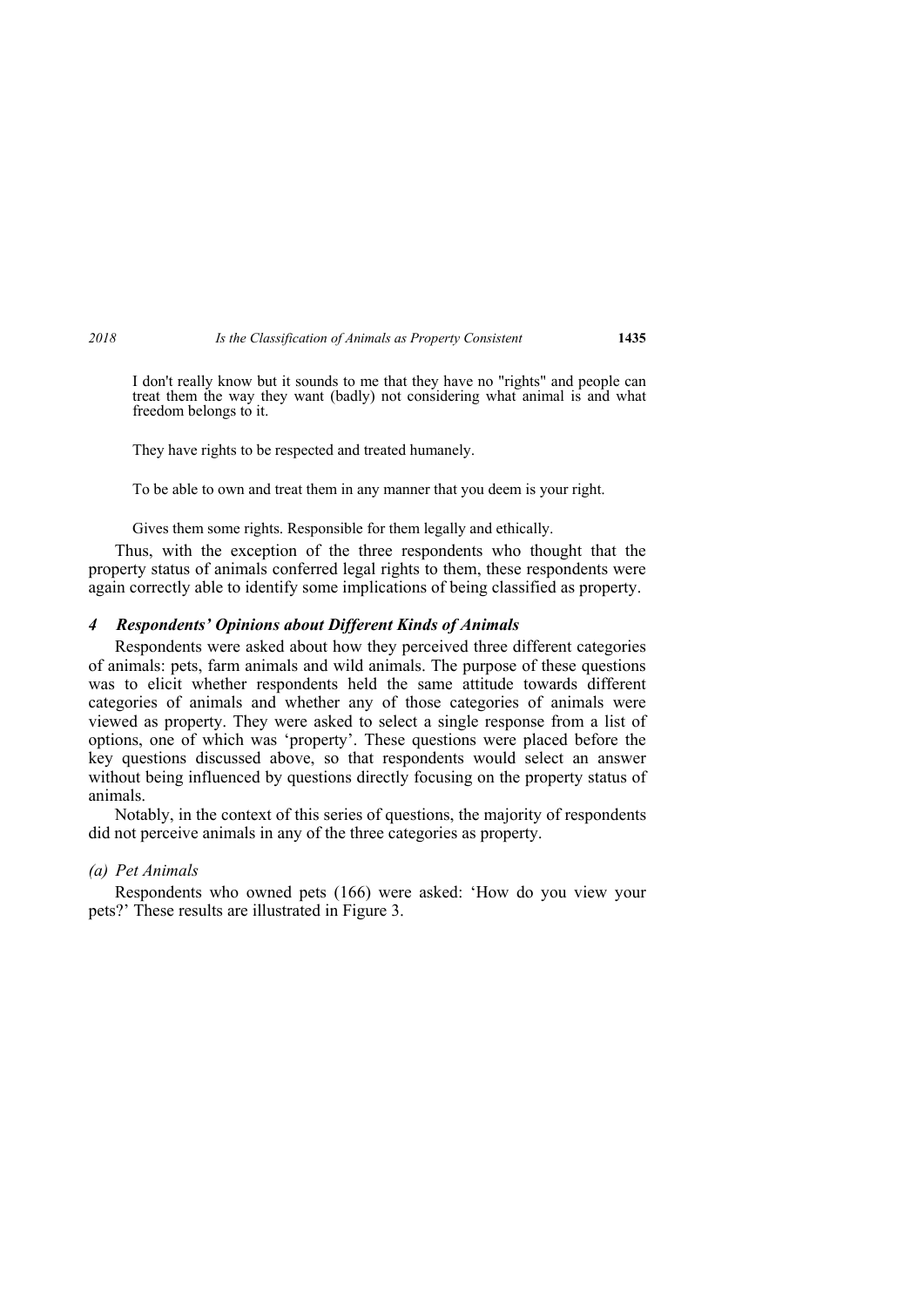



How Do You View Your Pets? (If Applicable)

These responses suggest that pet animals are commonly regarded as family members rather than as property. This result does not necessarily indicate that animals are viewed as persons. Rather, these results suggest that the respondents' concept of family extends to animals. 'Family' can mean different things to different people. For example, some cultures consider a family unit to comprise of parents and their children, while in other cultures a family unit also includes extended family members. $83 \text{ ft}$  seems for most pet owners, the concept of family also includes pets.<sup>84</sup>

These results are consistent with other Australian research that has explored the relationship between humans and pet animals. For example, in 'The Australian Pet Ownership Survey' conducted in 2013, approximately 90 per cent of the 1 089 pet owners surveyed considered their pets to be a member of their family.<sup>85</sup> An Australian report similarly found that pet owners increasingly consider their pets to be 'part of the family'.<sup>86</sup>

A more thorough study of the relationship between humans and their pets was undertaken by Franklin in 2006.<sup>87</sup> He found that 88 per cent of the respondents to his study answered 'yes' to the question: 'Do you think of any

<sup>83</sup> Mary Patricia Treuthart, 'Adopting a More Realistic Definition of "Family"' (1990) 26 *Gonzaga Law Review* 91, 96–7.

<sup>84</sup> See also Susan Phillips Cohen, 'Can Pets Function as Family Members?' (2002) 24 *Western Journal of Nursing Research* 621, 621.

<sup>85</sup> Animal Health Alliance, 'Pet Ownership in Australia' (Report, 2013) 27.

<sup>86</sup> Australian Companion Animal Council, 'Contribution of the Pet Care Industry to the Australian Economy' (Report, 7<sup>th</sup> ed, Animal Health Alliance, 2010) 42.

<sup>87</sup> Adrian Franklin, *Animal Nation: The True Story of Animals and Australia* (University of New South Wales Press, 2006).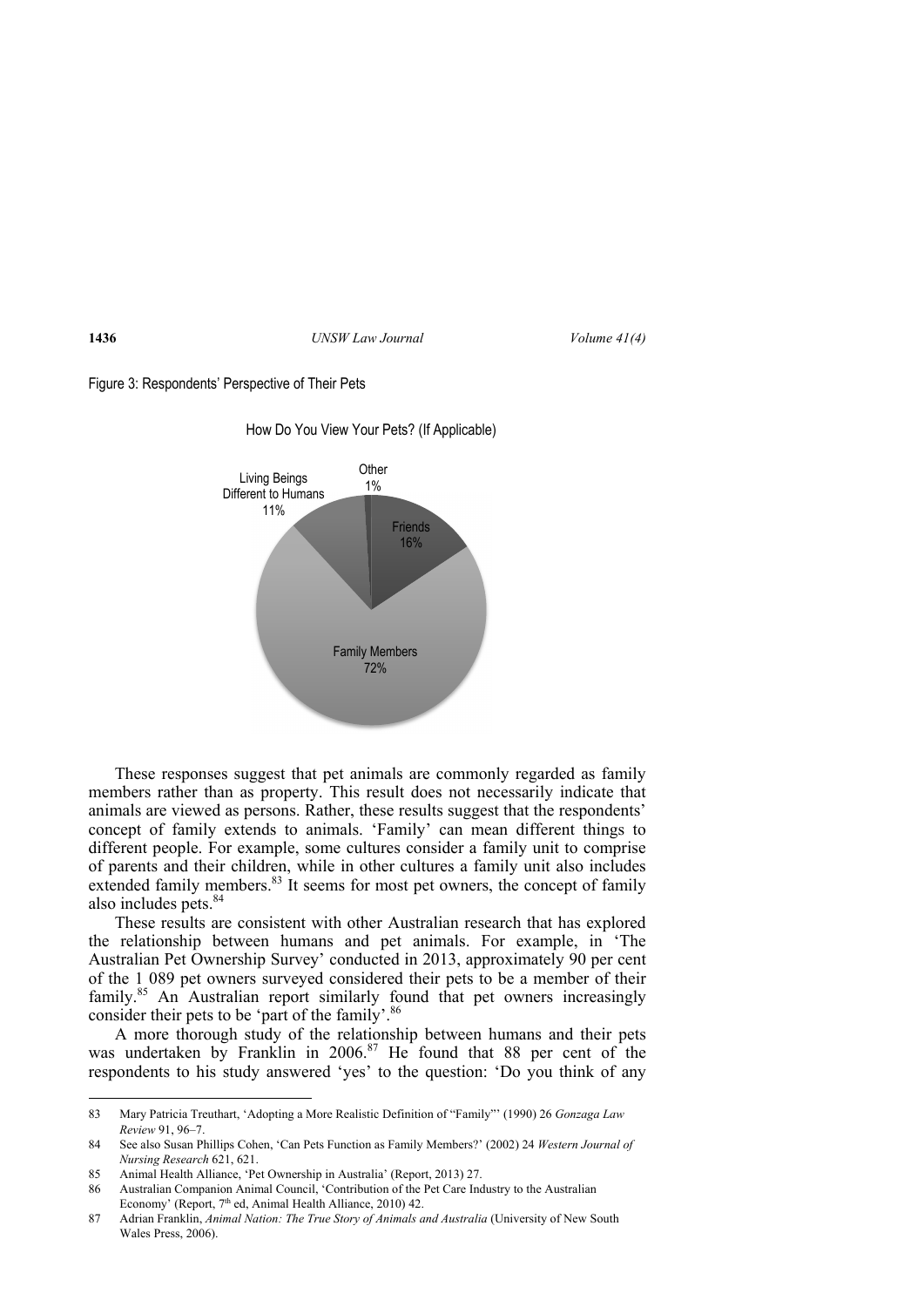animals you keep as members of your family?<sup>88</sup> Franklin then asked respondents about the areas in their house that their pets were allowed to access. He found that more than half of the respondents allowed their pets into their bedrooms, and over a third of the respondents allowed their pets into their children's bedrooms.89 Close to 80 per cent of the respondents allowed their pets into the family or lounge room, and almost half the respondents allowed their pets on furniture.<sup>90</sup> Over 60 per cent of the respondents also allowed their pets into meal rooms and the kitchen.<sup>91</sup> Franklin explained the significance of access to household space:

The symbolism of household space needs to be emphasised here. Bedrooms are largely highly private spaces, the inner sanctum of privatised societies. Partners, close friends and siblings and other close family members form the restricted group of intimates using bedrooms together. So in this sense when people in our survey stated that an animal was *both* a member of the family *and* allowed into their bedroom, it was a refined answer indicating that they were not just a member of the family but a very close intimate member … [I]n the past when dogs were kept outside in a separate house, or when they were allowed inside but not on furniture, their separate, inferior status was being marked. To discover that half of those interviewed allowed their animals on furniture is to uncover a major shift in their status and position relative to humans and human society.

While these sentiments towards pet animals are well supported by empirical research, the perception of pet animals as family members does not appear to translate into support for abolishing the property status of animals. Even though none of the pet owner respondents saw their pets as property, pet owners (22 per cent) were almost equally likely as non-pet owners (23 per cent) to say 'no' when asked whether animals should be classified as property. Pet owners (36 per cent) and non-pet owners (37 per cent) were also almost equally likely to say that 'some animals' should be classified as property. Thus, pet ownership did not make it more likely for respondents to disagree with the property status of animals.

It should also be noted that pet owners undoubtedly benefit from the property status of animals when they no longer wish to keep a pet. While it is not possible to simply abandon an animal, pet owners can surrender their pets to animal shelters. In doing so, they effectively relinquish the legal title to their animal property.<sup>93</sup> White examined the limited data and literature on the surrender of animals to animal shelters, and found mainly 'owner-centric' reasons behind the surrender.<sup>94</sup> These included unwanted litter, accommodation problems, owners' health issues (eg, allergies), incompatibility of the animal with the family, a new

<sup>88</sup> Ibid 208–11.

<sup>89</sup> Ibid 210–11.

<sup>90</sup> Ibid.

<sup>91</sup> Ibid.

<sup>92</sup> Ibid 211–12 (emphasis in original).

<sup>93</sup> Steve White, 'Companion Animals: Members of the Family or Legally Discarded Objects?' (2009) 32 *University of New South Wales Law Journal* 852, 853.

<sup>94</sup> Ibid 868.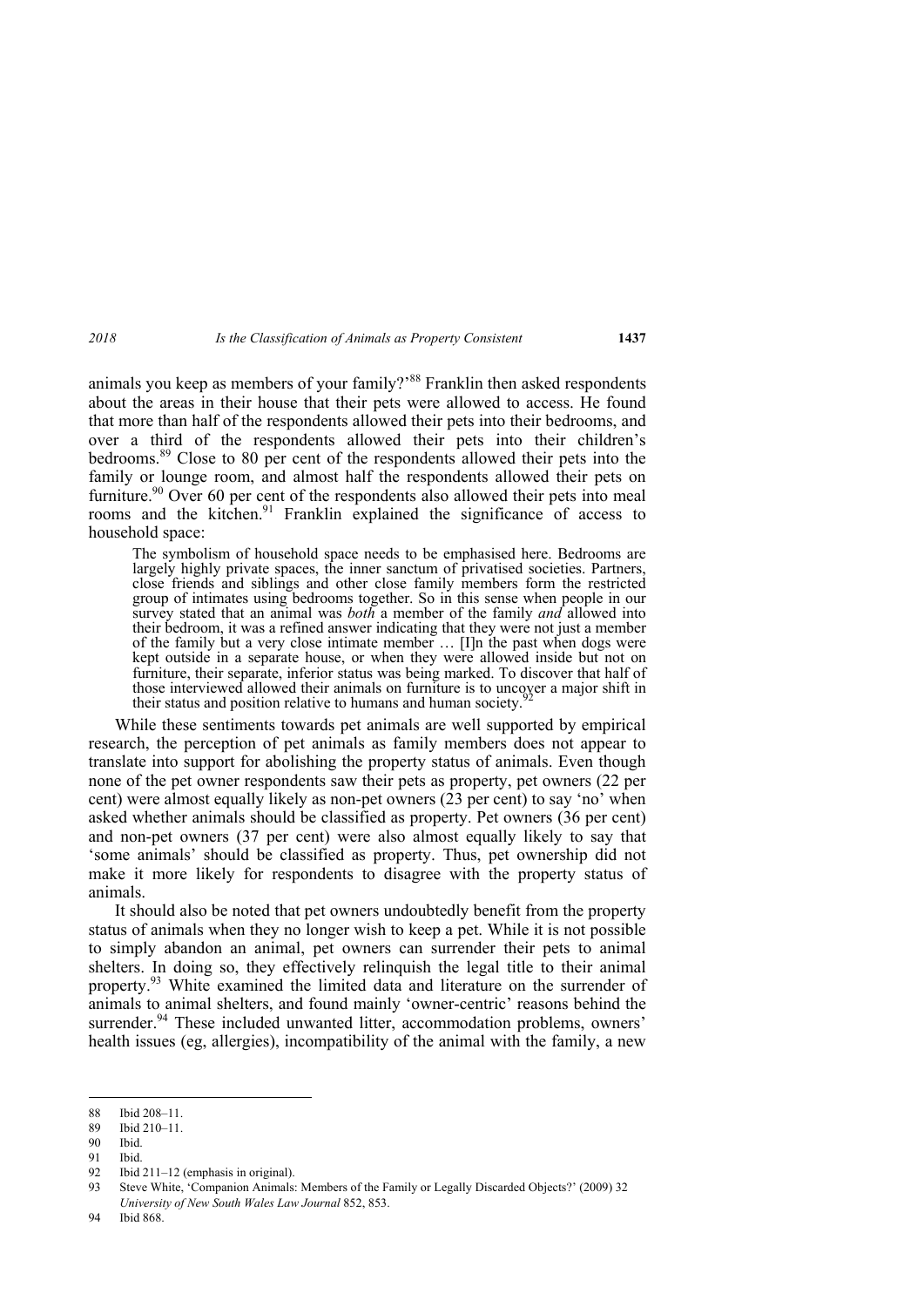child entering the family and lack of time.<sup>95</sup> White explains that his findings are in contrast to the recognition of animals as family members:

These companion animals are legally discarded, with no regulatory sanction falling upon those who relinquish their animals. There is, therefore, a striking tension in the way society regards companion animals. On the one hand, they are affectionately regarded as members of the family. On the other hand, the role of animal shelters shows that they are also regarded as dispensable, being freely discarded in significant numbers each year.<sup>96</sup>

It is thus evident that, although pet owners may perceive their animals as family members, during times of difficulty, inconvenience or change, many may revert to treating their animals as property.

*(b) Farm Animals* 

All respondents were then asked: 'How do you see farm animals (eg cows, chicken, pigs)?' This question was answered by 287 respondents, and the results are illustrated in Figure 4.

Figure 4: Respondents' Perspective of Farm Animals



How Do You See Farm Animals? (eg, Cows, Chicken, Pigs)?

It had been expected that respondents from regional Victoria would have been more likely to perceive farm animals as property given that animal farming is predominantly carried out in the regional parts of Victoria. It was hypothesised that respondents in these areas would be statistically more likely to live in communities whose economic health depends on animal industries, so they would be more inclined to view farm animals as property. The variation in perspectives was not as significant as expected, however. It was found that 17

<sup>95</sup> Ibid.

<sup>96</sup> Ibid 869.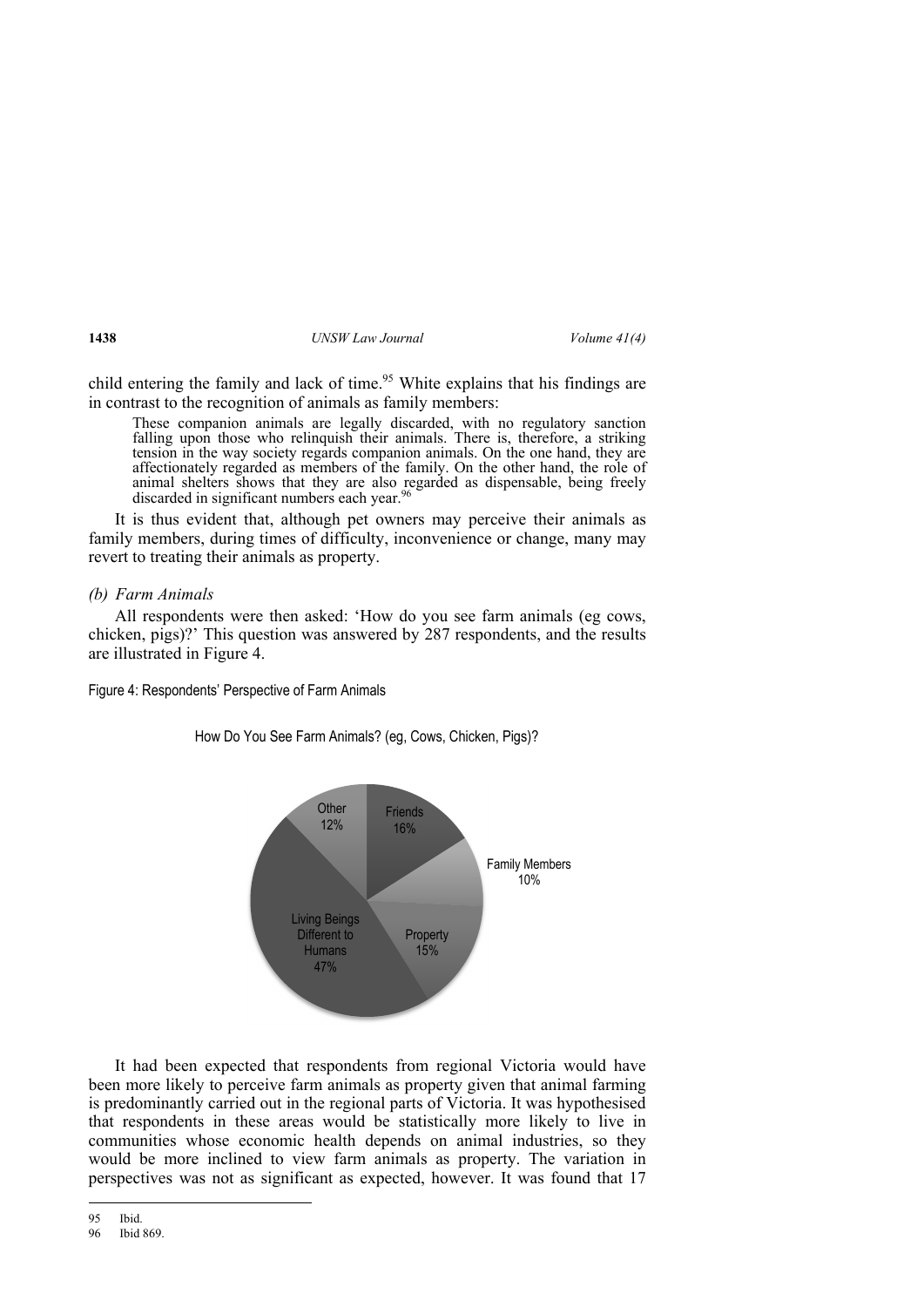per cent of the respondents living in regional Victoria saw farm animals as property, while 14 per cent of the respondents living in Melbourne also saw farm animals as property.

The fact that overall only 15 per cent of respondents saw farm animals as property may again reveal a discomfort in labelling animals as such. The category of family or friends was not largely chosen either, and instead almost half of the respondents selected 'living beings different to humans' as their response. It thus appears that farm animals have a special significance in the minds of these respondents, which is perhaps separate from the status of property or persons. One might deduce from these results that, rather than classify farm animals as property or persons, there may be support for the creation of a new and separate legal category for animals.<sup>97</sup>

The tendency to see farm animals as more than property may also align with the demonstrated concern among Australians for the welfare of farm animals. For example, the Animal Tracker Australia study made various findings with respect to community perceptions of the adequacy of animal welfare laws in Australia.<sup>98</sup> It found a high degree of support for improved conditions for farm animals. A majority of the respondents surveyed supported the proposition that farm animals should be given enough space to 'exhibit their natural behaviours' and to have access to the outdoors.<sup>99</sup> The study further found that most Australians believe farm animals should be afforded the same level of protection as companion animals.<sup>100</sup> Moreover, the study found that most Australians believe that the wellbeing of animals in the live export trade is important.<sup>101</sup>

Consumer trends also highlight the growing concern for the welfare of farm animals in Australia. For example, according to Woolworths' '2016 Corporate Responsibility Report', barn laid eggs offered by the supermarket accounted for less than 20 per cent in volume in the egg category, while free range eggs accounted for over 70 per cent.<sup>102</sup> In 2013, Woolworths announced its decision to phase out all caged eggs, based on a 'sustained decline' in the sale of such eggs.<sup>103</sup> In the same year, in response to 'overwhelming feedback' from customers regarding their confusion on free ranging stocking density requirements, Woolworths decided to label the relevant stocking density on egg packaging.<sup>104</sup> Likewise, in November 2010, Australian Pork Limited<sup>105</sup> ('APL') voluntarily committed to phasing out sow stalls by  $2017$ .<sup>106</sup> APL explained it was

104 Ibid.

<sup>97</sup> The creation of a new legal category, called non-personal subjects of law, has been proposed in Tomasz Pietrzykowski, 'The Idea of Non-personal Subjects of Law' in Visa A J Kurki and Tomasz Pietrzykowski (eds), *Legal Personhood: Animals, Artificial Intelligence and the Unborn* (Springer, 2017) 49.

<sup>98</sup> Humane Research Council, above n 65.

<sup>99</sup> Ibid 10.

<sup>100</sup> Ibid 3.

<sup>101</sup> Ibid 2.

<sup>102</sup> Woolworths Group, '2016 Corporate Responsibility Report' (2016) 21.

<sup>103</sup> Woolworths Limited, 'Corporate Responsibility Report 2013' (2013) 22.

<sup>105</sup> APL is an industry body representing pork producers in Australia.

<sup>106</sup> APL, 'World First for Australian Pork Producers' (Media Release, 17 November 2010).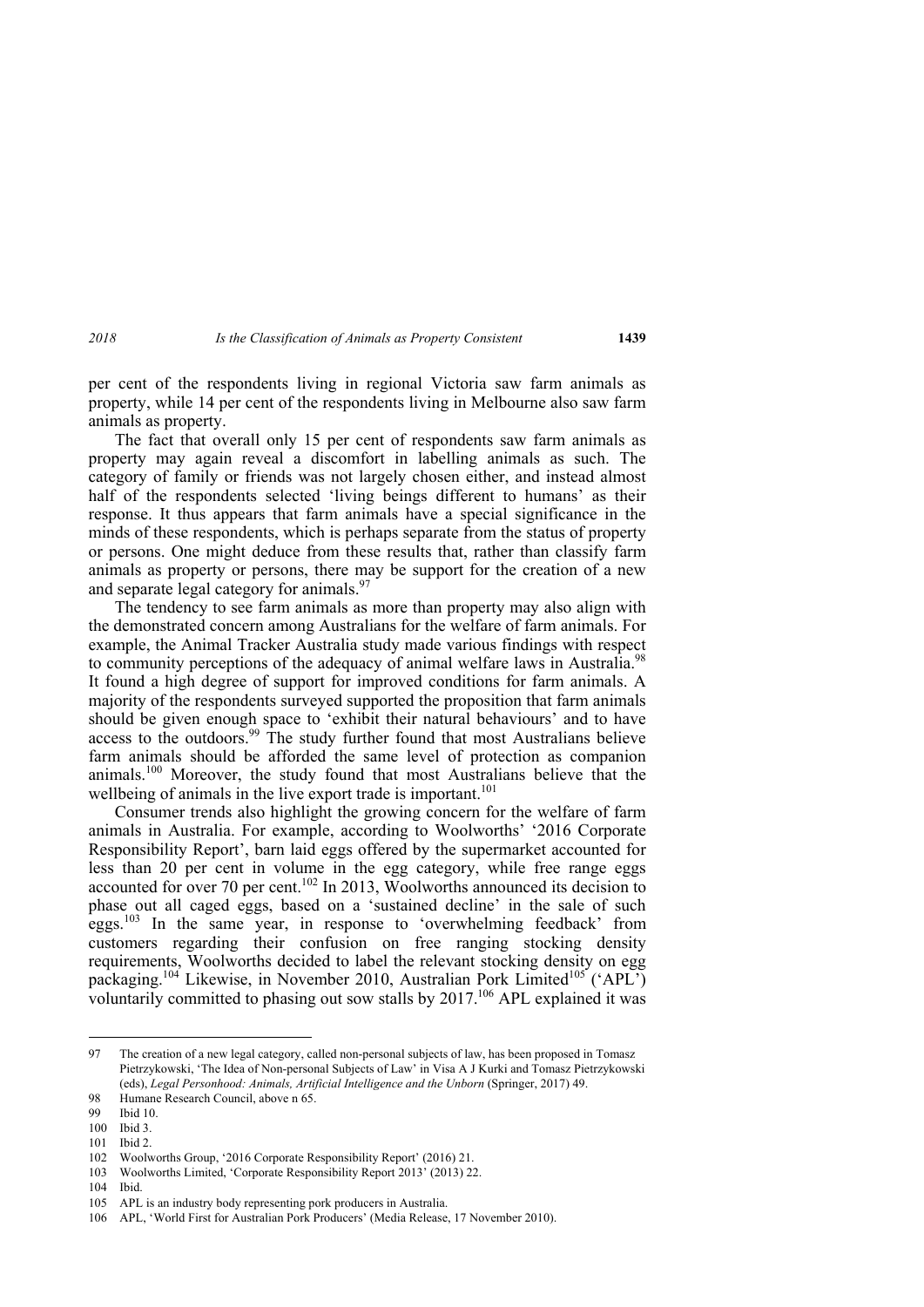being informed by major Australian retailers, which were 'clearly indicating there is a growing unrest amongst customers about the industry's use of gestation stalls'.<sup>107</sup> All these factors, which highlight community concerns for the welfare of farm animals, complement the finding of the present survey, that most respondents do not see farm animals as mere property.

## *(c) Wild Animals*

Respondents were asked: 'How do you see wild animals (eg, kangaroos)?' The results from the 287 respondents who answered this question are illustrated in Figure 5.

Figure 5: Respondents' Perspective of Wild Animals



While answering this question, many respondents expressed difficulty in choosing between 'important national treasures' and 'vermin'. This is because the category of wild animals encompasses many varied species of animals; koalas may be seen as important national treasures, while foxes may be seen as pests. Additionally, some species of wild animals can be regarded as both. For example, kangaroos – an animal that appears on Australia's national emblem – may be seen as important national treasures. In farming areas, however, kangaroos may be regarded as pests.<sup>108</sup> It became apparent based on such feedback that the category of 'wild animals' is too wide to make generalisations

<sup>107</sup> Ibid.

<sup>108</sup> See also Dale G Nimmo, Kelly K Miller and Robyn Adams, 'Managing Feral Horses in Victoria: A Study of Community Attitudes and Perceptions' (2007) 8 *Ecological Management & Restoration* 237. The authors of this article note that public opinion concerning the management of feral horses is divided because there are differences in how feral horses are perceived. Some consider feral horses to be introduced pests, while some see them as icons of national identity: at 238.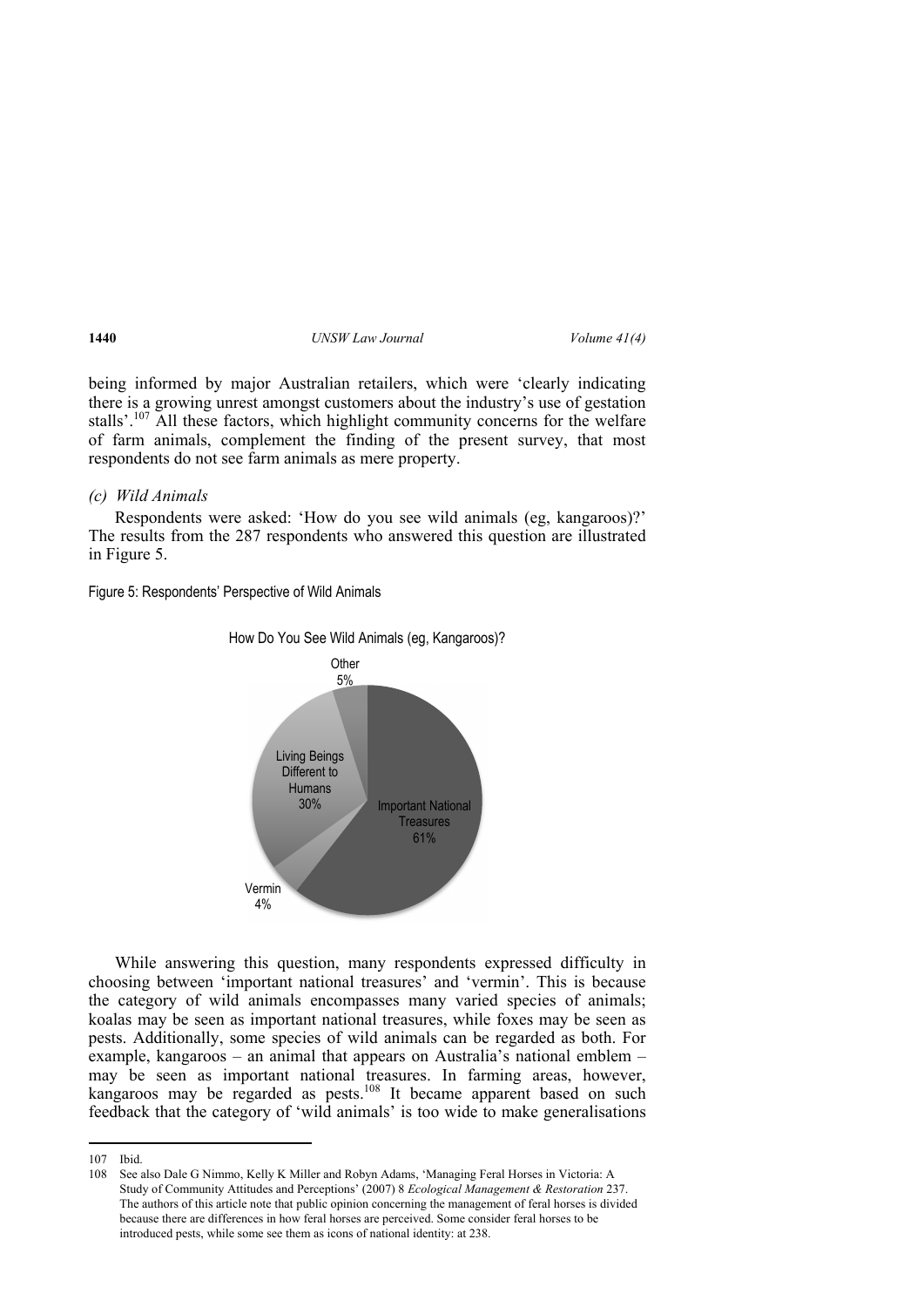about. Accordingly, in determining whether animals should be property, it may be necessary to consider different species individually.

Irrespective of the difficulties in choosing between the two options, it is notable that none of the respondents saw wild animals as property. This may be because animals living in the wild are perceived to be 'free' and their behaviours are normally beyond the control of humans. Wild animals are also not generally in the possession of any person. Whatever may be the reason, respondents did not perceive wild animals as property. So far as wild animals are not property, particularly those that are not in the possession or control of humans, these results suggest that the law does align with community attitudes. This cannot be said in respect of wild animals that are subject to qualified property, or within the control and possession of humans. In the latter scenario, the results suggest the opposite.

### *5 What Influenced Respondents' Opinions about Animals?*

Respondents were asked: 'What do you think influences your perception of animals?' There were 277 responses to this question. They were allowed to choose more than one option as their response here as it is possible for a person to be influenced on an issue by several factors. These results are illustrated in Figure 6.

Figure 6: Influences over Respondents' Perception of Animals



#### What Do You Think Influences Your Perception of Animals?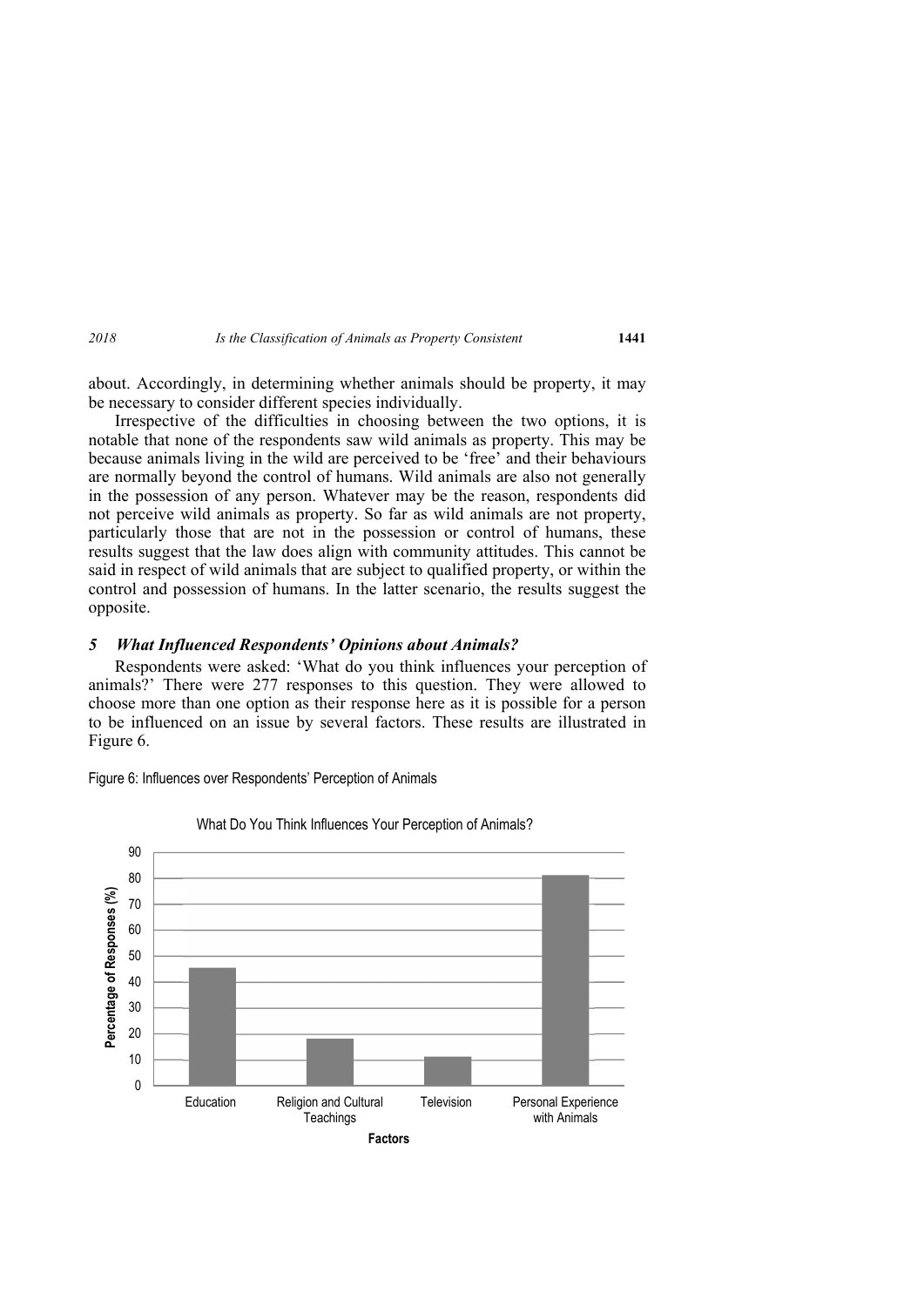Respondents' personal experience with animals was by far the most influential factor in shaping their perceptions about animals. This may explain why they perceived different categories of animals differently. They were more likely to perceive their pets, which provide companionship and would probably share intimate space in their homes, as family members or friends. Other categories of animals, which generally do not share similarly close bonds with humans, were not predominantly viewed as such.

The second most influential factor was education. The fact that most respondents were unaware of the property status of animals can be explained by the fact that they have not been educated about this. Lack of education on issues relating to the property status of animals might also explain why most respondents did not perceive any of the categories of animals as property. Indeed, children are not taught about the legal status of animals in schools. Until the recent introduction of Animal Law units in Australian universities, even students enrolled in tertiary education were unlikely to have learnt about the legal status of animals. $109$ 

The fact that only 18 per cent of the respondents attributed their perceptions to religious influences is also noteworthy, given that the current legal status of animals as property is, to a certain extent, an inheritance of Judeo-Christian theology. William Blackstone, for instance, explained that:

In the beginning of the world, we are informed by holy writ, the all-bountiful creator gave to man "dominion over all the earth; and over the fish of the sea, and over the fowl of the air, and over every living thing that moves upon the earth." This is the only true and solid foundation of man's dominion over external things, whatever airy metaphysical notions may have been started by fanciful writers upon this subject. The earth, therefore, and all things therein, are the general property of all mankind, exclusive of other beings, from the immediate gift of the creator.<sup>1</sup>

Seventeenth century philosopher John Locke shared similar views. He contended that the earth, the fruits it bore and the beasts that roamed on it were all God's gift to men. He explained: 'yet being given for the use of Men, there must of necessity be a means *to appropriate* them some way or other before they can be of any use, or at all beneficial to any particular Man'.<sup>111</sup>

However, since Blackstone and Locke justified the property classification of animals, science has shed more light on the relationship between humans and animals. Charles Darwin is credited for displacing the assumption that humans are a unique type of evolutionary being. Darwin's theory of evolution by natural selection is considered to be authority for the modern understanding that humans have evolved from animals, and that the difference between human and non-

<sup>109</sup> Even today, Animal Law is offered, as an elective unit, in only 15 universities. It is also offered as an elective unit in some schools of animal and veterinary sciences. Overall, the education reaches a very small section of the Australian population: Voiceless, *Study Animal Law* (2018) Animal Law Education <https://www.voiceless.org.au/animal-law/study-animal-law>; Alexandra L Whittaker, 'Animal Law Teaching in Non-law Disciplines: Incorporation in Animal and Veterinary Science Curricula' (2013) 9 *Australian Animal Protection Law Journal* 113, 114.

<sup>110</sup> William Blackstone, *Commentaries on the Laws of England* (Clarendon Press, 3rd ed, 1768) vol 2, 2–3.

<sup>111</sup> Peter Laslett (ed), *John Locke: Two Treatises of Government* (Cambridge University Press, 1988) 286–7.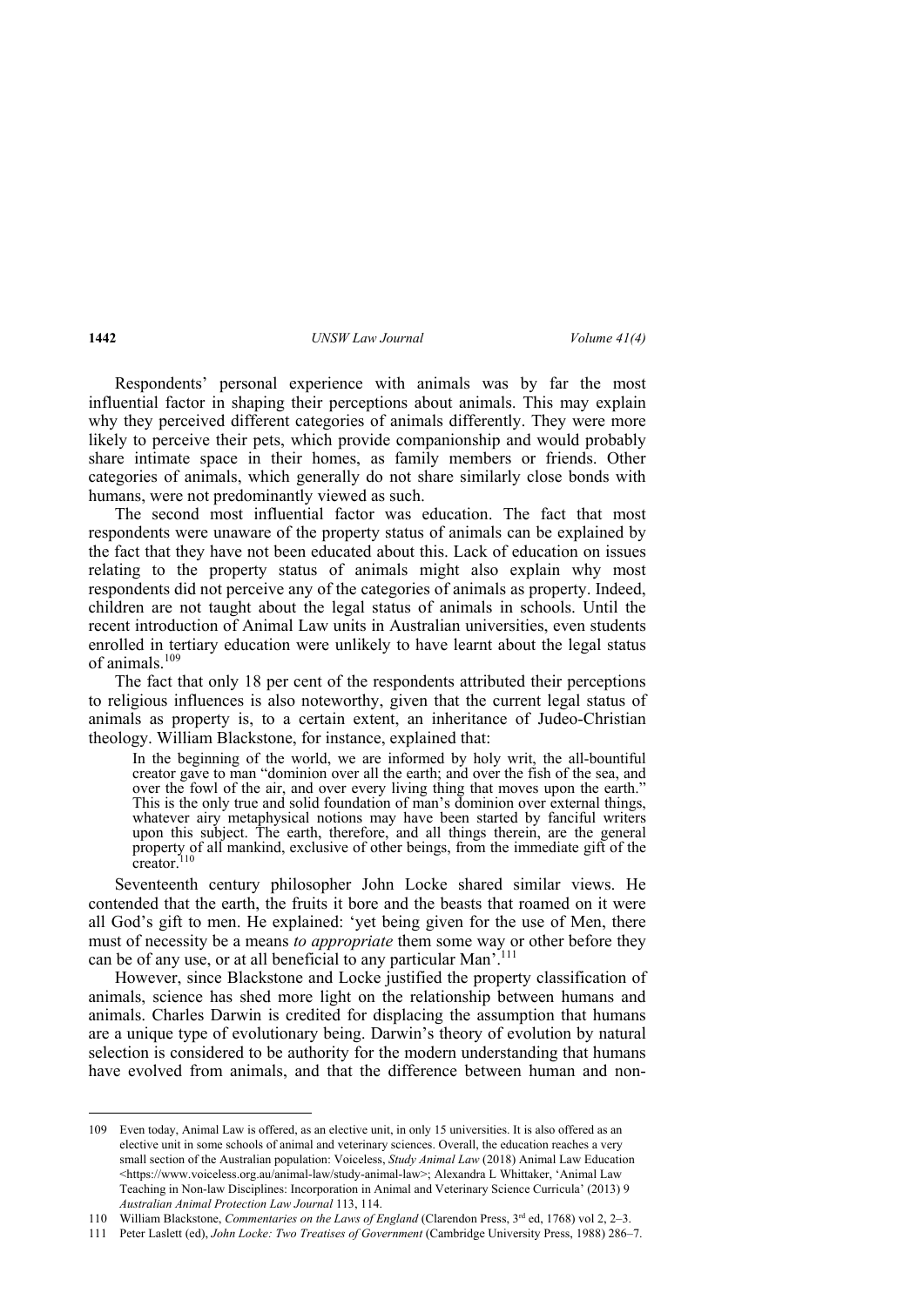human animals is a matter of degree rather than kind.<sup>112</sup> This theory is now a part of the national curriculum for Year 10 students in Australia, so young people in contemporary Australia are learning about the nature of this evolutionary link between humans and non-human animals.<sup>113</sup>

With education being a greater influence than religion in shaping respondents' perceptions of animals today, less people's views may be aligned with Blackstone's and Locke's positions with respect to animals. This may again explain why many respondents disagreed with the property status of some or all animals.

## **IV WHERE TO FROM HERE?**

This empirical study reports that most people are unaware of the property classification of animals under Australian law. This knowledge gap potentially explains why the legal status of animals has remained static. One cannot be expected to challenge the status if they are unaware of its existence. Given that education plays an important role in influencing perspectives about animals, however, this stagnancy can potentially be unclogged.

Educational opportunities have been highlighted by these results. Public awareness campaigns may have value in making the Australian community aware of the property status of animals and the issues surrounding the status. Educational campaigns could cover the history and reasons behind the property classification of animals, the implications of being property, and alternative ways of legally classifying animals. Embedding such knowledge within the school education system is also likely to be valuable given that education was reported to be influential in shaping attitudes towards animals. Such knowledge would place the Australian community in a more informed position to decide whether or not they agree with the property status of animals. This would have the effect of bringing the abolition debate from the legal and academic space into the public arena. It would ultimately help policymakers in measuring and understanding community attitudes towards the legal status of animals.

This survey has also shown that there may now be many Australians who do not agree with the property classification of animals. If that is indeed the case, the case for abolishing the property status of animals is strengthened. If the legal status of animals is no longer consistent with contemporary attitudes, it is also essential to know what the alternatives may be and whether the alternative statuses would better align with community attitudes. For this reason, the abolition and welfare debate should be kept alive. Reasons for and against maintaining the property status of animals need to be thoroughly examined, and all possible alternatives need to be explored. The implications of abolishing the property status of animals and adopting alternative statuses also need to be

<sup>112</sup> Charles Darwin, *The Descent of Man* (Princeton University Press, first published 1871, 1981 ed) 208–34.

<sup>113</sup> Australian Curriculum, *Biology* <https://www.australiancurriculum.edu.au/senior-secondarycurriculum/science/biology/?unit=Unit+3>.